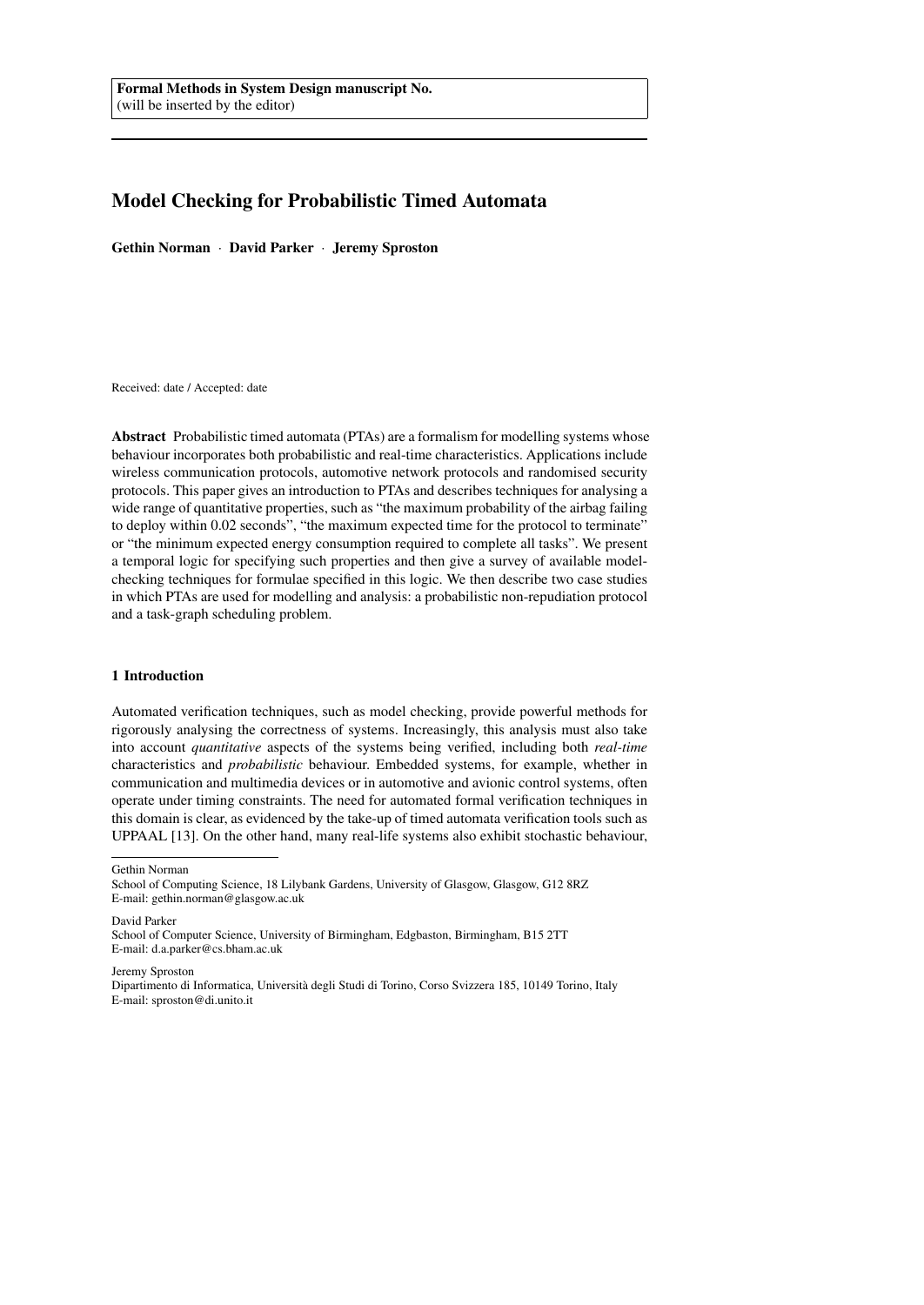due, for example, to component failures, unreliable communication media or the use of randomisation. Probabilistic verification tools such as PRISM [\[51\]](#page-24-0) and MRMC [\[45\]](#page-24-1) have been widely used to analyse many systems with stochastic behaviour. Another vital ingredient in system modelling is *nondeterminism*, which is often used to capture concurrency between parallel components and to under-specify or abstract certain aspects of a system.

*Probabilistic timed automata* (PTAs) [\[35,](#page-24-2) [54,](#page-25-0) [11\]](#page-23-1) are a modelling formalism for systems that exhibit probabilistic, nondeterministic *and* real-time characteristics. In many application domains, all three aspects need to be modelled; these include wireless communication protocols such as Bluetooth or Zigbee, automotive network protocols such as FlexRay, randomised security protocols, e.g. for anonymity or non-interference, and many others. The interplay between these different aspects can be subtle, making automated verification techniques and tool support essential. Verification of PTAs permits analysis of a wide range of quantitative properties, from reliability to performance, e.g.:

- "the maximum probability of an airbag failing to deploy within 0.02 seconds";
- "the minimum probability that a packet is correctly delivered with 1 second";
- "the maximum expected time for the protocol to terminate".

PTAs can also be augmented with additional quantitative information in the form of *costs* or *rewards*. The resulting model is sometimes referred to as *priced probabilistic timed automata* and allows reasoning about a wide range of additional properties, e.g.:

- "the maximum expected number of lost packets within the first hour";
- "the minimum expected energy consumption for completion of all tasks";
- "the maximum number of queued requests after 10 seconds of operation".

This paper provides an introduction to PTAs and the techniques that have been developed to specify and verify properties such as those listed above.

Paper structure. This paper is organised as follows. After background material in Section [2,](#page-1-0) Section [3](#page-3-0) introduces the model of PTAs and discusses various issues relating to their use and analysis. Then, Section [4](#page-7-0) presents a probabilistic temporal logic to represent properties of PTAs and Section [5](#page-10-0) surveys the various techniques that can be used to perform model checking of this logic. Section [6](#page-16-0) describes two case studies illustrating the usage of PTAs and their associated model-checking algorithms: a probabilistic non-repudiation protocol and a task-graph scheduling problem. Throughout the paper we give pointers to the relevant literature on PTAs and describe related work.

#### <span id="page-1-0"></span>2 Background

We use  $\mathbb{R}_{\geq 0}$  to denote the set of non-negative real numbers,  $\mathbb{Q}_{\geq 0}$  for the set of non-negative rationals and N for the set of natural numbers. A discrete probability *distribution* over a countable set *Q* is a function  $\mu$  :  $Q \rightarrow [0,1]$  such that  $\sum_{q \in Q} \mu(q) = 1$ . For a function  $\mu$  :  $Q\rightarrow\mathbb{R}_{\geq0}$  we define *Support*( $\mu$ ) = { $q \in Q | \mu(q) > 0$ }. Then, for an arbitrary set *Q*, we define *Dist*(*Q*) to be the set of functions  $\mu$  :  $Q\rightarrow$  [0,1] such that *Support*( $\mu$ ) is a countable set and  $\mu$  restricted to *Support*( $\mu$ ) is a distribution. For  $q \in Q$ , let  $\mu_q$  be the *point distribution at q* which assigns probability 1 to *q*. Let *AP* be a set of *atomic propositions*, which we assume to be fixed throughout the paper.

*Markov decision processes* (MDPs) are a widely used formalism for modelling systems that exhibit both nondeterministic and probabilistic behaviour. In this paper, we will use *timed probabilistic systems* (TPSs) [\[52,](#page-24-3) [56\]](#page-25-1), an extension of MDPs in which transitions are labelled with either an action or a time duration.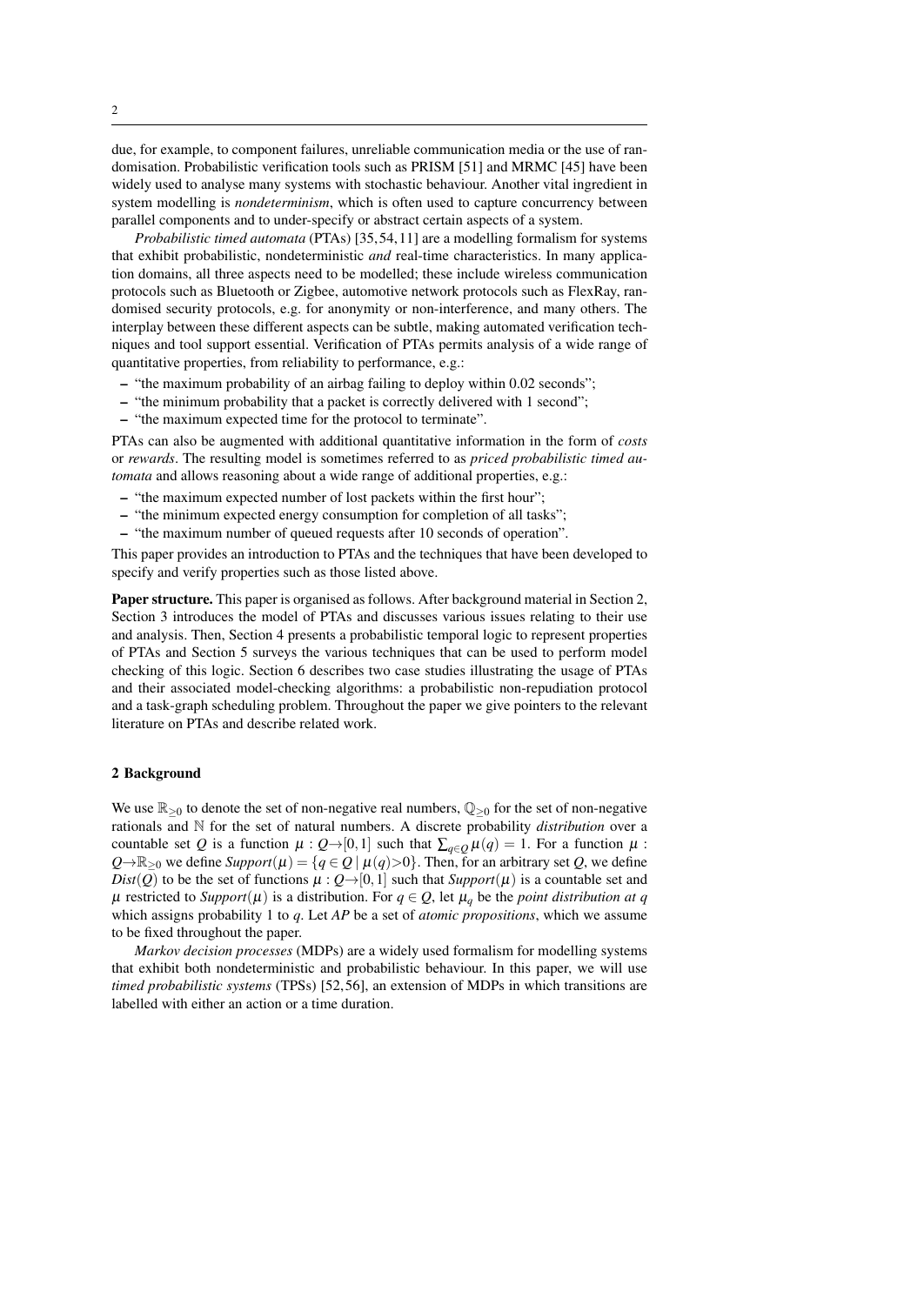**Definition 1** (TPS) A *timed probabilistic systems* T is a tuple  $(S, \overline{s}, Act, Steps_{T}, lab)$  where *S* is (possibly infinite) a set of *states*,  $\overline{s} \in S$  an *initial state*, *Act* a (finite) set of *actions*, *Steps*<sub>T</sub>:  $S \times (Act \cup \mathbb{R}_{\geq 0}) \rightarrow Dist(S)$  a (partial) *probabilistic transition function* and *lab* :  $S \rightarrow 2^{AP}$  a *labelling function*.

A TPS T starts in the initial state  $\overline{s}$  and, when in state  $s \in S$ , there is a nondeterministic choice between one or more available actions or time durations  $a \in Act \cup \mathbb{R}_{\geq 0}$  (those for which *Steps*<sub>T</sub>(*s*,*a*) is defined). After the choice of an available action or time duration *a*, a successor state *s'* is selected at random according to the probability distribution  $Steps_{T}(s, a)$ . We use the notation  $s \xrightarrow{a,\mu} s'$  for such a transition, i.e., to denote that  $Steps_{\mathsf{T}}(s,a)$  is defined and equal to  $\mu$ , and that  $s' \in Support(\mu)$ . We assume, for each state  $s \in S$ , there exists at least one available action or time duration. An MDP M is a special case of a TPS where time is omitted from the transition function, i.e., the probabilistic transition function takes the form  $Steps_{M}: S \times Act \rightarrow Dist(S)$ .

A path of a TPS represents a particular resolution of both the nondeterminism and probability present in the system. Formally, a path is a finite or infinite sequence of probabilistic transitions alternating between time durations and actions, for example:

$$
\omega = s_0 \xrightarrow{a_0,\mu_0} s_1 \xrightarrow{a_1,\mu_1} s_2 \xrightarrow{a_2,\mu_2} \cdots
$$

where  $a_{2i} \in \mathbb{R}_{\geq 0}$  and  $a_{2i+1} \in Act$  for  $i \in \mathbb{N}$ . We denote by  $\omega(i)$  the  $(i+1)$ th state  $s_i$  of  $\omega$  and the accumulated duration up until this state  $\omega(i)$  is defined by:

$$
dur_{\omega}(i) \stackrel{\text{def}}{=} \sum_{0 \leq j < i \wedge a_j \in \mathbb{R}_{\geq 0}} a_j.
$$

A *position* of  $\omega$  is a pair  $(i, t) \in \mathbb{N} \times \mathbb{R}_{\geq 0}$  such that  $t \leq dur_{\omega}(i+1) - dur_{\omega}(i)$ . We say that the position  $(j, t')$  precedes the position  $(i, t)$ , written  $(j, t') \prec (i, t)$ , when  $j \prec i$  or  $j = i$  and  $t' \prec t$ .

To reason about the probabilistic behaviour of a TPS T, we use the notion of an *adversary*, which is a possible resolution of nondeterminism only. Formally, an adversary is a function from finite paths with an even number of transitions to available time durations, and from finite paths with an odd number of transitions to available actions). For a fixed adversary  $\sigma$  and state *s*, we can define a probability measure  $Pr_{\tau,s}^{\sigma}$  over the set  $Path_{\tau,s}^{\sigma}$  of infinite paths starting in *s* corresponding to  $\sigma$  [\[47\]](#page-24-4). For a real-valued random variable *f* over *Path* $_{T,s}^{\sigma}$ , we let  $\mathbb{E}_{T,s}^{\sigma}(f)$  denote the expected value of *f* with respect to  $Pr_{T,s}^{\sigma}$ .

We restrict our attention to *time-divergent* (or *non-Zeno*) adversaries, i.e., we do not consider executions in which time does not advance beyond a certain point. These can be ignored on the grounds that they do not correspond to actual, realisable behaviour of the system being modelled [\[2,](#page-22-0)40]. Formally, an adversary  $\sigma$  of a TPS T is time divergent if:

$$
Pr^{\sigma}_{\mathsf{T},s}(\{\omega \in \textit{Path}^{\sigma}_{\mathsf{T},s} \, | \, \forall c \in \mathbb{N}. \, \exists i \in \mathbb{N}. \, \textit{dur}_{\omega}(i) > c\}) = 1 \, .
$$

for all states *s* of T. We denote by  $Adv_{\mathsf{T}}$  the set of all time-divergent adversaries of T. This issue is discussed in more depth in Section [3.](#page-3-0)

We next introduce *rewards* (or, equivalently, *costs* or *prices*) for TPSs. These are used to represent additional information about the system that the TPS represents, e.g., the number of packets sent or requests lost, the time spent in a particular state or the energy consumed.

**Definition 2** (**Reward structure**) A *reward structure* for a TPS  $T = (S, \bar{s}, Act, Steps_{T}, lab)$ is a pair  $r=(r_S, r_{Act})$  where  $r_S : S \to \mathbb{R}_{\geq 0}$  is a *state reward function* and  $r_{Act} : (S \times Act) \to \mathbb{R}_{\geq 0}$ is an *action reward function*.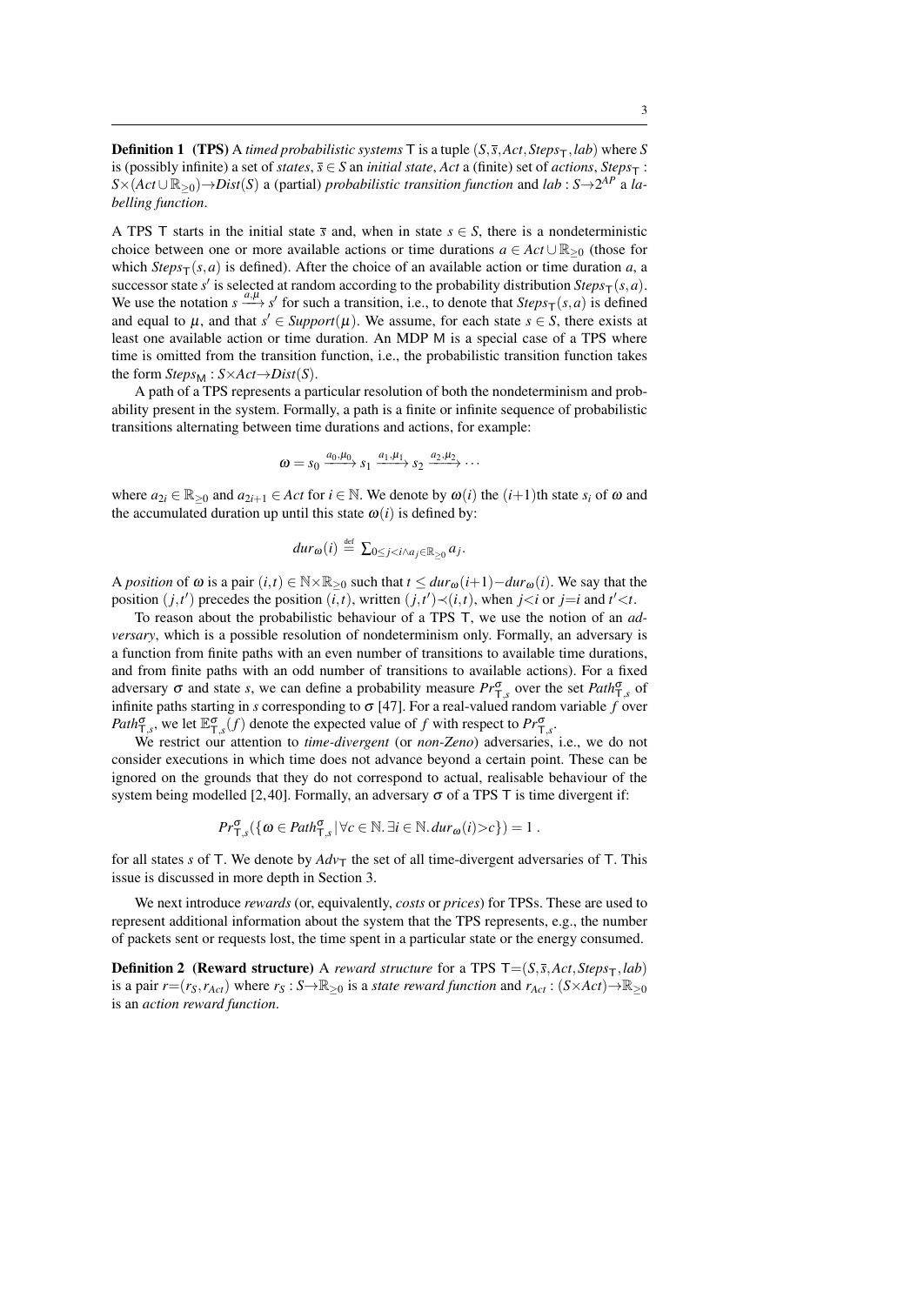For a reward structure  $r=(r_S, r_{Act})$  and state *s*, the value  $r_S(s)$  defines the *rate* (per time unit) at which reward is accumulated when in state *s*. On the other hand, for state *s* and action *a*, the value  $r_{Act}(s, a)$  defines the reward acquired when the action *a* is taken in state *s*. More formally, for any infinite path  $\omega = s_0 \xrightarrow{a_0,\mu_0} s_1 \xrightarrow{a_1,\mu_1} \cdots$ , the reward accumulated during the transition of  $\omega$  from state  $s_i$  to  $s_{i+1}$  is defined by:

$$
r(\omega, i) \stackrel{\text{def}}{=} \begin{cases} r_S(s_i) \cdot a_i & \text{if } a_i \in \mathbb{R}_{\geq 0} \text{ (or, equivalently, if } i \text{ mod } 2 = 0) \\ r_{Act}(s_i, a_i) & \text{otherwise.} \end{cases}
$$

Alternatively, we can also interpret state rewards as defining a reward at a particular time instant. An example of this usage would be a reward structure that represents the number of messages stored in a queue at a particular time instant. When using this interpretation, action reward values are not considered.

### <span id="page-3-0"></span>3 Probabilistic Timed Automata

Probabilistic timed automata (PTAs) [\[42,](#page-24-6) [54,](#page-25-0) [11\]](#page-23-1) model real-time behaviour in the same fashion as classical timed automata [\[4\]](#page-23-2), using *clocks*. Clocks are variables whose values range over the non-negative reals and which increase at the same rate as time. Throughout this paper, we assume a finite set of clocks  $\mathscr{X}$ . A function  $v : \mathscr{X} \to \mathbb{R}_{\geq 0}$  is referred to as a *clock valuation* and the set of all clock valuations is denoted by  $\mathbb{R}_{\geq 0}^{\mathscr{X}}$ . For any  $v \in \mathbb{R}_{\geq 0}^{\mathscr{X}}$ ,  $t \in \mathbb{R}_{\geq 0}$ and  $X \subseteq \mathcal{X}$ , we use  $v+t$  to denote the clock valuation which increments all clock values in *v* by *t* and  $v[X:=0]$  for the clock valuation in which clocks in *X* are reset to 0. We use 0 to denote the clock valuation that assigns 0 to all clocks in  $\mathscr X$ .

The set of *clock constraints* over  $\mathscr X$ , denoted  $CC(\mathscr X)$ , is defined by the syntax:

$$
\chi ::= \mathtt{true} \mid x \leq d \mid c \leq x \mid x + c \leq y + d \mid \neg \chi \mid \chi \wedge \chi
$$

where  $x, y \in \mathcal{X}$  and  $c, d \in \mathbb{N}$ . A clock valuation *v* satisfies a clock constraint  $\chi$ , denoted by  $v \models \chi$ , if  $\chi$  resolves to true when substituting each occurrence of clock *x* with  $v(x)$ . The set of valuations satisfying a clock constraint is called a *zone*. Clock constraints will be used in the syntactic definition of PTAs and for the specification of properties.

<span id="page-3-1"></span>Definition 3 (PTA syntax) A *probabilistic timed automaton* (PTA) is defined by a tuple  $P=(L,\overline{l},\mathcal{X},Act,inv,enab,prob,\mathcal{L})$  where:

- *L* is a finite set of *locations* and *l* ∈ *L* is an *initial location*;
- X is a finite set of *clocks*;
- *Act* is a finite set of *actions*;
- $-$  *inv* : *L*→*CC*( $\mathcal{X}$ ) is an *invariant condition*;
- *enab* : *L*×*Act*→*CC*(X ) is an *enabling condition*;
- *prob* : *L*×*Act*→*Dist*( $2^{x}$  ×*L*) is a (partial) *probabilistic transition function*;
- $-\mathcal{L}: L \rightarrow 2^{AP}$  is a *labelling function* mapping each location to a set of atomic propositions.

A *state* of a PTA is a pair  $(l, v) \in L \times \mathbb{R}^{\mathcal{X}}_{\geq 0}$  such that  $v \models inv(l)$ . In any state  $(l, v)$ , either a certain amount of time  $t \in \mathbb{R}_{\geq 0}$  elapses, or an action  $a \in Act$  is performed. If time elapses, then the choice of *t* requires that the invariant  $inv(l)$  remains continuously satisfied while time passes. The resulting state after this transition is  $(l, v+t)$  and, to ease notation, we denote this state by  $(l, v)+t$ . In the case where an action is performed, an action *a* can only be chosen if it is *enabled*, i.e., if the clock constraint  $enab(l, a)$  is satisfied by *v*. Once an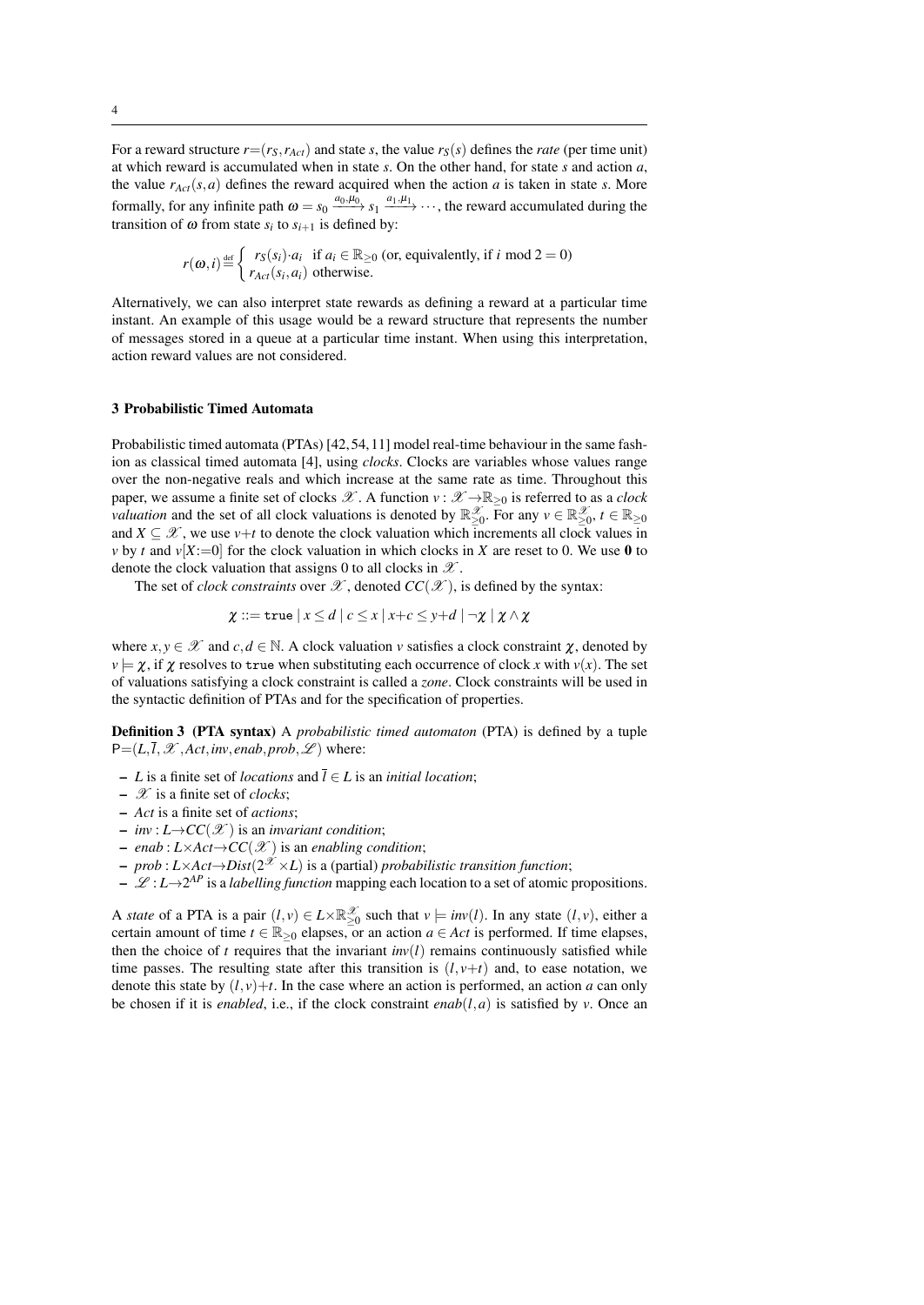enabled action *a* is chosen, a set of clocks to reset and a successor location are selected at random, according to the distribution *prob*(*l*,*a*). We call each element  $(X, l') \in 2^{\mathcal{X}} \times L$  in the support of  $prob(l, a)$  an *edge* and use *edges*( $l, a$ ) to denote the set of such edges.

We assume that PTAs are *well-formed*, meaning that, for each state  $(l, v)$  and action *a* such that *v* satisfies *enab*(*l*,*a*), every edge  $(X, l') \in edges(l, a)$  results in a transition to a valid state, i.e., we have  $v[X:=0] \models inv(l')$ . A PTA can be transformed into one that is wellformed by incorporating the invariant associated with the target location into the enabling condition of each location-action pair (see [\[56\]](#page-25-1)).

**Definition 4** (PTA semantics) Let  $P=(L,\overline{l},\mathcal{X},Act,inv,enab,prob,\mathcal{L})$  be a PTA. The semantics of P is defined as the (infinite-state) TPS  $\Vert P \Vert = (S, \overline{s}, Act, Steps_P, lab)$  where:

- $S = \{ (l, v) \in L \times \mathbb{R}^{\mathcal{X}}_{\geq 0} \mid v \models inv(l) \}$  and  $\bar{s} = (\bar{l}, 0)$ ;
- for any  $(l, v) \in S$  and *a* ∈ *Act* ∪ ℝ≥0, we have *Steps*<sub>P</sub>( $(l, v)$ , *a*) = λ if and only if either: *Time transitions.*  $a \in \mathbb{R}_{\geq 0}$ ,  $v+t' \models inv(l)$  for all  $0 \leq t' \leq a$ , and  $\lambda = \mu_{(l,v+a)}$ ; *Action transitions.*  $a \in Act, v \models enab(l, a)$  and for each  $(l', v') \in S$ :

<span id="page-4-1"></span>
$$
\lambda(l',v') = \sum \{|prob(l,a)(X,l')|X \in 2^{\mathcal{X}} \wedge v' = v[X:=0]| \},
$$

− for any  $(l, v) \in S$  we have  $lab(l, v) = \mathcal{L}(l)$ .

Example of a PTA. In Figure [1,](#page-4-0) we present a PTA modelling a simple communication protocol. We adopt the standard conventions for the graphical representation of timed automata. Distributions are represented by an arc connecting edges at their source and by probability labels attached to edges (omitted for edges taken with probability 1). The PTA has two clocks  $x$ and *y*, which start with the value 0. In the location init, the system waits for at least 1 time unit (represented by the enabling condition  $x>1$  on the outgoing distri-



<span id="page-4-0"></span>Fig. 1 Example of a PTA

bution of action *send*) and at most 2 time units (represented by conjunct *x*≤2 of the invariant condition), before sending a message. With probability 0.9 the message is received correctly (edge to done); otherwise, with probability 0.1, the message is lost (edge to lost). In the latter case, once clock *x* reaches 8, the PTA returns to init where another attempt to send the message can be made. If, in total, at least 20 and at most 25 time units have elapsed since the start of system execution, the PTA performs a timeout and moves to location fail.

Rewards for PTAs. We can also define *rewards*for a PTA. Often, these model usage of some resource and are equivalently referred to as *costs* or *prices*. A *reward structure* at the level of a PTA P is defined using a pair  $\mathbf{r}=(\mathbf{r}_L, \mathbf{r}_{Act})$ , where  $\mathbf{r}_L : L \to \mathbb{R}_{\geq 0}$  is a function assigning to each location the rate at which rewards are accumulated as time passes in that location and  $\mathbf{r}_{Act} : L \times Act \rightarrow \mathbb{R}_{\geq 0}$  is a function assigning the reward of executing each action in each location. The corresponding reward structure of the TPS  $\llbracket P \rrbracket$  is given by  $r = (r_S, r_{Act})$  where  $r_S(l, v) = \mathbf{r}_L(l)$  and  $r_{Act}((l, v), a) = \mathbf{r}_{Act}(l, a)$  for  $(l, v) \in L \times \mathbb{R}_{\geq 0}^{\infty}$  and  $a \in Act$ . PTAs equipped with reward structures are a probabilistic extension of linearly-priced timed automata (also known as weighted timed automata) [\[14,](#page-23-3) [5\]](#page-23-4).

Modelling with PTAs. We now summarise a variety of extensions to the standard definition of PTAs that facilitate high-level modelling using this formalism.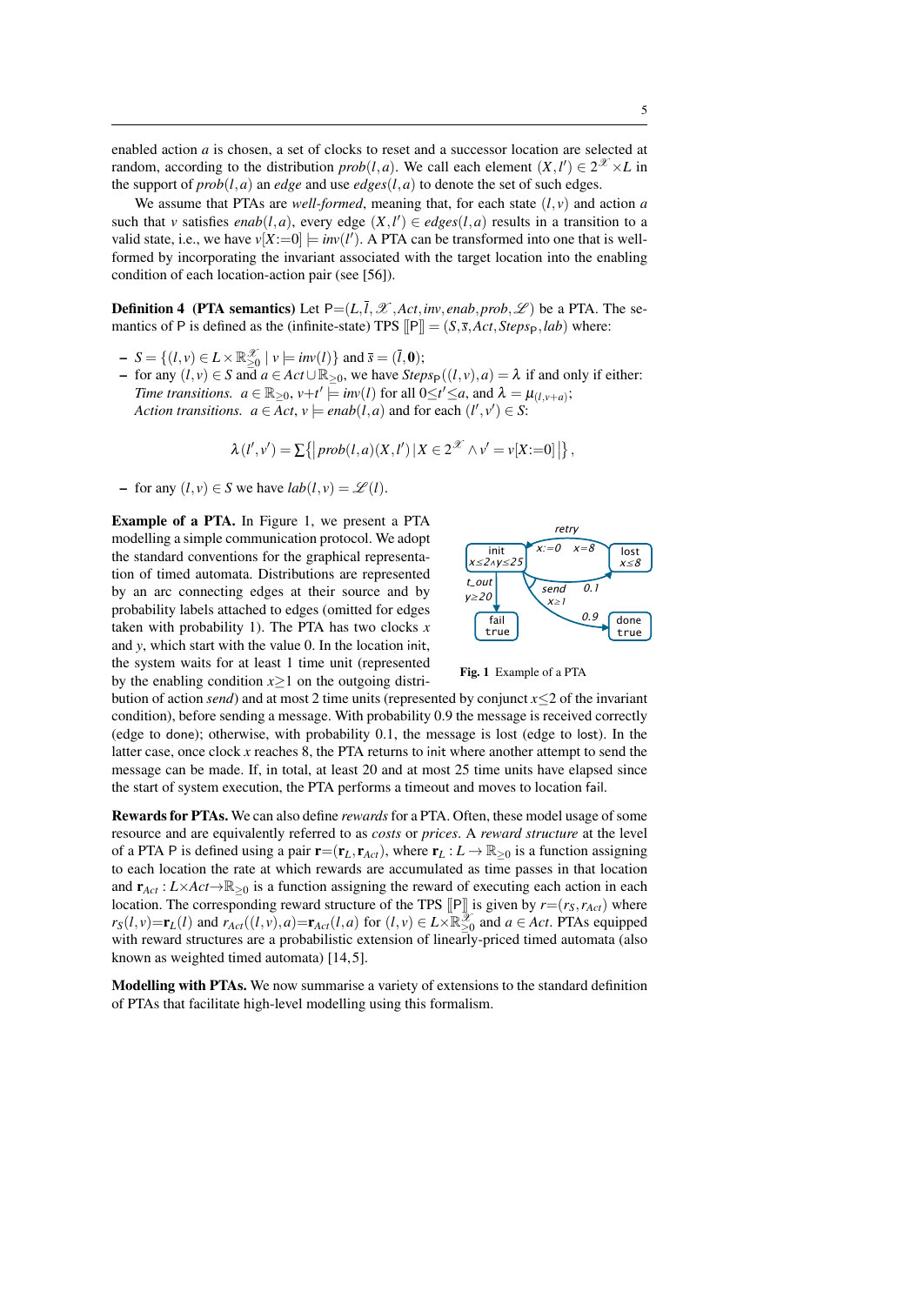Parallel composition. It is often useful to define complex systems as the *parallel composition* of several interacting components. The definition of the parallel composition operator  $\parallel$  for PTAs [\[55\]](#page-25-2) uses ideas from (untimed) probabilistic automata [\[62\]](#page-25-3) and classical timed automata [\[4\]](#page-23-2). Let  $P_i = (L_i, \bar{l}_i, Act_i, \mathcal{X}_i, inv_i, enab_i, prob_i, \mathcal{L}_i)$  for  $i \in \{1,2\}$  and assume that  $\mathscr{X}_1 \cap \mathscr{X}_2 = \emptyset$ . Given  $\mu_1 \in Dist(2^{\mathscr{X}_1} \times L_1)$  and  $\mu_2 \in Dist(2^{\mathscr{X}_2} \times L_2)$ , we let  $\mu_1 \otimes \mu_2 \in$  $Dist(2^{\mathcal{X}_1 \cup \mathcal{X}_2} \times (L_1 \times L_2))$  be such that  $\mu_1 \otimes \mu_2(X_1 \cup X_2,(l_1,l_2)) = \mu_1(X_1,l_1) \cdot \mu_2(X_2,l_2)$  for  $X_i \subseteq \mathcal{X}_i, l_i \in L_i$  and  $i \in \{1,2\}$ . The *parallel composition* of PTAs  $P_1$  and  $P_2$  is the PTA:

$$
P_1 \Vert P_2 = (L_1 \times L_2, (\overline{l}_1, \overline{l}_2), \mathscr{X}_1 \cup \mathscr{X}_2, Act_1 \cup Act_2, inv, enab, prob, \mathscr{L})
$$

such that, for each location pair  $(l_1, l_2) \in L_1 \times L_2$  and action  $a \in Act_1 \cup Act_2$ :

- the invariant condition is given by  $inv(l_1, l_2) = inv_1(l_1) ∧ inv_2(l_2);$
- the enabling condition is given by:

$$
enab((l_1,l_2),a) = \begin{cases} enab_1(l_1,a) \wedge enab_2(l_2,a) & \text{if } a \in Act_1 \cap Act_2 \\ enab_1(l_1,a) & \text{if } a \in Act_1 \setminus Act_2 \\ enab_2(l_2,a) & \text{if } a \in Act_2 \setminus Act_1; \end{cases}
$$

– the probabilistic transition function is given by:

$$
prob((l_1,l_2),a) = \begin{cases} prob_1(l_1,a) \otimes prob_2(l_2,a) & \text{if } a \in Act_1 \cap Act_2 \\ prob_1(l_1,a) \otimes \mu_{(0,l_2)} & \text{if } a \in Act_1 \setminus Act_2 \\ \mu_{(0,l_1)} \otimes prob_2(l_2,a) & \text{if } a \in Act_2 \setminus Act_1; \end{cases}
$$

– the labelling function is given by  $\mathcal{L}(l_1, l_2) = \mathcal{L}_1(l_1) \cup \mathcal{L}_2(l_2)$ .

If PTA  $P_i$  has associated reward structure  $(\mathbf{r}_L^i, \mathbf{r}_{Act}^i)$ , then the reward structure  $\mathbf{r} = (\mathbf{r}_L, \mathbf{r}_{Act})$  for  $P_1 \| P_2$  is such that, for  $(l_1, l_2) \in L_1 \times L_2$  and  $a \in Act_1 \cup Act_2$ , we have  $\mathbf{r}_L(l_1, l_2) = \mathbf{r}_L^1(l_1) + \mathbf{r}_L^2(l_2)$ ,  $\mathbf{r}_{Act}((l_1,l_2),a) = \mathbf{r}_{Act}^1(l_1,a) + \mathbf{r}_{Act}^2(l_2,a)$  if  $a \in Act_1 \cap Act_2$ ,  $\mathbf{r}_{Act}((l_1,l_2),a) = \mathbf{r}_{Act}^1(l_1,a)$  if  $a \in$  $Act_1 \setminus Act_2$  and  $\mathbf{r}_{Act}((l_1, l_2), a) = \mathbf{r}_{Act}^2(l_2, a)$  if  $a \in Act_2 \setminus Act_1$ .

Discrete variables. When modelling systems with (probabilistic) timed automata, it is often convenient to augment the model with discrete variables [\[13,](#page-23-0) [65\]](#page-25-4). We restrict ourselves to the case in which a finite number of variables, each with a finite domain, are added to the PTA framework; enabling conditions can then refer to the current value of the variables, and the probabilistic transition relation is extended to allow updating variable values. Such an extended PTA model can be represented in the standard PTA framework presented above in the following way. Let *L* be the set of locations of the extended PTA, and suppose the extended PTA has *n* bounded integer variables. The locations of the standard PTA are tuples comprising  $n+1$  elements: the first element is a location from L, while the remaining *n* elements are values of the bounded integer variables. Enabling conditions are obtained by resolving partially the enabling conditions of the extended PTA, using the variable values corresponding to the locations and the probabilistic transition function is obtained by encoding variable updates into target locations of edges.

Urgency. When modelling real-time systems, it is often necessary to express the fact that a particular action should be taken immediately, without letting time pass. In this way, we can model, for example, an instantaneous system event comprising several atomic actions. A number of mechanisms for modelling such situations have been introduced for timed automata, for example in the system-description language of the UPPAAL model checker [\[13\]](#page-23-0); here, we describe how they are adapted to PTAs.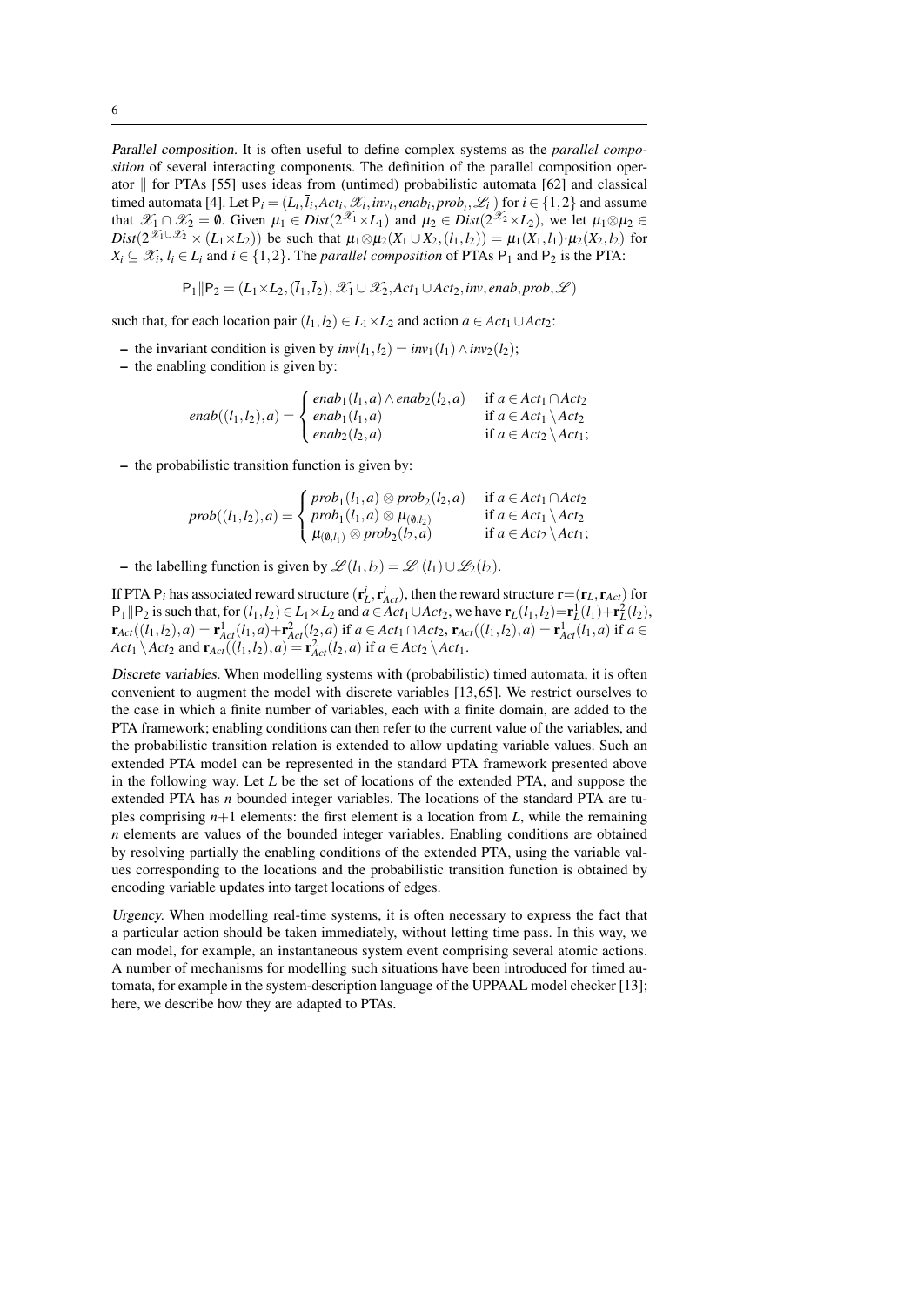Firstly, an *urgent location* of a PTA is a location in which no time can pass. Urgent locations can be represented in the PTA framework by introducing an additional clock, which is reset on entry to an urgent location, and by including a conjunct in the invariant condition of the location to specify that the value of the clock should be equal to 0 in the location.

Secondly, a *committed location* of a PTA is, like an urgent location, a location in which no time can pass, but also must be left before any other system component makes a transition. We adapt to PTAs the method of [\[65\]](#page-25-4) for encoding committed locations in the standard timed automata framework. First a global Boolean variable *atom* is added to the PTA. Now, consider a PTA which is to be composed in parallel with other PTAs. A committed location of the PTA is subject to the constructs added in the case of urgent locations and, in addition, *atom* is set to true on entry to the committed location, is set to false on exiting the committed location, and all enabling conditions of the PTA except those corresponding to committed locations have the conjunct requiring that *atom* is false.

Finally we mention *urgent actions* [\[13,](#page-23-0) [30\]](#page-24-7). Informally, an action is urgent if it must be chosen as soon as it is enabled. Urgent actions can be introduced to the PTA syntax simply by identifying the subset *Actu* of actions which are interpreted as urgent. The presence of urgent actions necessitates the following modifications to the semantics of a PTA. For PTA  $P=(L,\bar{l},Act,\mathcal{X},inv,enab,prob,\mathcal{L})$  with urgent actions  $Act_u$ ,  $[|P|\]$  is the TPS  $(S, \bar{s}, Act, Steps_P, lab)$  where *S*,  $\bar{s}$ , *lab* and *Steps*<sub>P</sub>( $(l, v), a$ ) for  $(l, v) \in S$  and  $a \in Act$  are as in Definition [4,](#page-4-1) while for  $(l, v) \in L$ ,  $t \in \mathbb{R}_{\geq 0}$ , we have  $Steps_P((l, v), t) = \mu_{(l, v + t')}$  if and only if:

$$
- v + t' \models inv(l) \text{ for all } 0 \leq t' \leq t;
$$

 $\rightarrow$  for all 0≤*t'* <*t* and *a'* ∈ *Act*, if *v*+*t'*  $\models$  *enab*(*l*,*a'*) then *a'* ∉ *Act<sub>u</sub>*.

Non-standard clock resets. In the PTA framework, as in the standard definition of timed automata, clocks can only be reset to value 0 when taking a probabilistic transition. It may be useful, though, to also allow clocks to be reset to any non-negative integer value. If  $\mathbb{N}_{\perp} = \mathbb{N} \cup \{\perp\}, v$  is a clock valuation and  $\theta : \mathscr{X} \to \mathbb{N}_{\perp}$ , then define the clock valuation  $v[\theta]$ such that  $v[\theta](x) = v(x)$  if  $\theta(x) = \bot$  and  $v[\theta](x) = \theta(x)$  otherwise. Then, a *PTA with extended resets* is defined as a PTA in Definition [3,](#page-3-1) except that the probabilistic transition function is now defined as  $prob: L \times Act \rightarrow Dist((\mathcal{X} \rightarrow \mathbb{N}_{\perp}) \times L)$ . The semantics of a PTA with ex-tended resets P is defined as in Definition [4,](#page-4-1) except that for  $(l, v) \in S$  and  $a \in Act$ , we have *Steps*<sub>P</sub>( $(l, v), a$ )= $\lambda$  if and only if  $v \models enab(l, a)$  and, for each  $(l', v') \in S$ :

$$
\lambda(l',v') = \sum \{|prob(l,a)(\theta,l')| \theta \in \mathscr{X} \rightarrow \mathbb{N}_{\perp} \wedge v' = v[\theta] \}.
$$

A PTA with extended resets can be translated into a PTA with the standard restriction of clock resets to 0, by adapting an analogous construction for (non-probabilistic) timed automata [\[26\]](#page-23-5). However, this construction can give an exponential blow-up in the size of the model, which is unavoidable [\[25\]](#page-23-6). Instead, model-checking algorithms for PTAs can be developed which incorporate the extended definition of resets directly.

Channels. The definitions of actions and parallel composition presented here can be extended to allow for channels and the sending and receiving (to either single or multiple recipients) of messages along them, as in UPPAAL [\[13\]](#page-23-0). Such behaviour can be encoded in the action names of a standard PTA.

Time divergence. An important issue with regard to the verification of models of realtime systems is that of time divergence. As explained in Section [2,](#page-1-0) such behaviour does not correspond to that of the real system, and hence the verification technique used must be able to disregard such behaviour during analysis. We use the notion of time divergence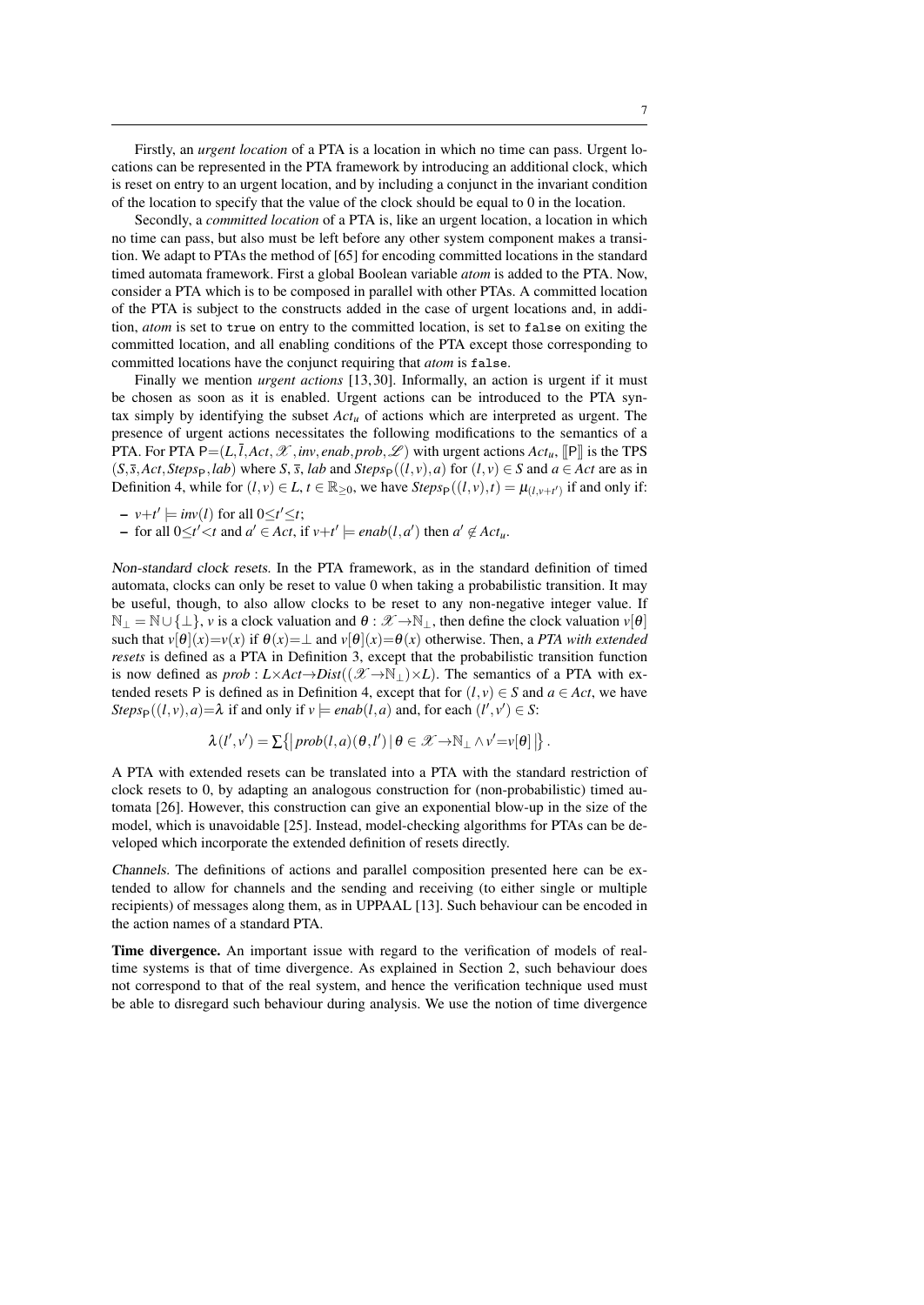of Section [2,](#page-1-0) i.e., we restrict our attention to the adversaries  $Adv_{\mathbb{P}}$  (those adversaries for which the probability of time passing beyond any bound is 1).

Note that a PTA may feature states from which time cannot diverge for any adversary; such states correspond to a probabilistic generalisation of *timelocks* in the timed automata setting [\[40\]](#page-24-5), and are considered to indicate modelling errors. The set of timelock states can be identified using (extensions of) the analysis methods that we present in Section [5,](#page-10-0) and removed from the model by modifying the invariant and enabling conditions.

For some PTAs, all adversaries will be time-divergent by construction. We give a syntactic and compositional condition, derived from analogous results on timed automata [\[66,](#page-25-5) [67\]](#page-25-6), which guarantees that all adversaries are time-divergent: a PTA is *structurally divergent* if, for every sequence  $(l_0, a_0)$ ,  $(X_0, l_1)$ ,..., $(l_n, a_n)$ ,  $(X_n, l_{n+1})$  such that  $(X_i, l_{i+1}) \in$ *edges*( $l_i$ , $a_i$ ) for  $0 \le i < n$  and  $l_{n+1} = l_0$ , there exists  $x \in \mathcal{X}$  and  $0 \le i, j \le n$  such that  $x \in X_i$ and *enab*( $l_j$ , $a_j$ )  $\Rightarrow$  ( $x \ge 1$ ) (i.e. *enab*( $l_j$ , $a_j$ ) contains a conjunct of the form  $x \ge c$  for  $c \ge 1$ ). If a PTA is not structurally divergent, verification algorithms can be adjusted to disregard non-divergent adversaries, as we will describe in Section [5.](#page-10-0)

Finally we note that a more restrictive notion of divergent adversary of a PTA, namely that of a *strictly divergent* adversary, has been presented in [\[63\]](#page-25-7). An adversary is strictly divergent if *all* of its paths entail time passing beyond any bound. In many contexts, strictly divergent adversaries are more realistic than divergent adversaries, e.g., if we regard the edge traversals of a PTA as corresponding to the change in a physical state of the system.

Alternative models. We conclude this section with a brief discussion of some alternative probabilistic models that also incorporate nondeterministic, probabilistic and timed aspects. One example, which has recently attracted increased interest in the context of probabilistic verification, is *continuous-time Markov decision processes*, along with closely related models such as*interactive Markov chains*[\[41\]](#page-24-8) and *Markov automata* [\[31\]](#page-24-9). These extend classical (discrete-time) Markov decision processes with real-time delays modelled by exponential distributions. Thus, such models can alternatively be viewed as extensions of *continuoustime Markov chains*, which also model probabilistic real-time systems using exponentiallydistributed delays, but which do not exhibit nondeterministic behaviour. Other proposed models in the literature include [\[1\]](#page-22-1), which is based on generalised semi-Markov processes, and [\[53\]](#page-24-10), which defines PTAs with continuously distributed random delays.

#### <span id="page-7-0"></span>4 Property Specification for PTAs

In this section, we present a temporal logic for the formal specification of quantitative properties of PTAs. The basis for this is the temporal logic PCTL [\[37,](#page-24-11) [20\]](#page-23-7), a probabilistic extension of the logic CTL [\[29\]](#page-24-12) which has been proposed for specifying properties of both MDPs [\[20\]](#page-23-7) and discrete-time Markov chains [\[37\]](#page-24-11). We augment the logic with operators to reason about rewards (or costs or prices), in the style of the logic in [\[32\]](#page-24-13) for MDPs (and as used in the probabilistic model checker PRISM [\[51\]](#page-24-0)). We also discuss extensions to more expressive logics such as PTCTL and PCTL\*. In the next section, we will survey the available techniques for model checking of PTAs against properties specified in our logic.

Definition 5 (Syntax) The syntax of our logic is given by the following grammar:

$$
\begin{array}{l} \phi \, ::= \, \mathtt{true} \, \big| \, \mathsf{a} \, \big| \, \chi \, \big| \, \phi \wedge \phi \, \big| \, \neg \phi \, \big| \, \mathtt{P}_{\bowtie p}[\psi] \, \big| \, \mathtt{R}^{\mathbf{r}}_{\bowtie q}[\rho] \\ \psi \, ::= \, \phi \, \, \mathtt{U}^{\leq k} \, \phi \, \big| \, \phi \, \mathtt{U} \, \phi \\ \rho \, ::= \, \mathtt{I}^{=k} \, \big| \, \mathtt{C}^{\leq k} \, \big| \, \mathtt{F} \, \phi \end{array}
$$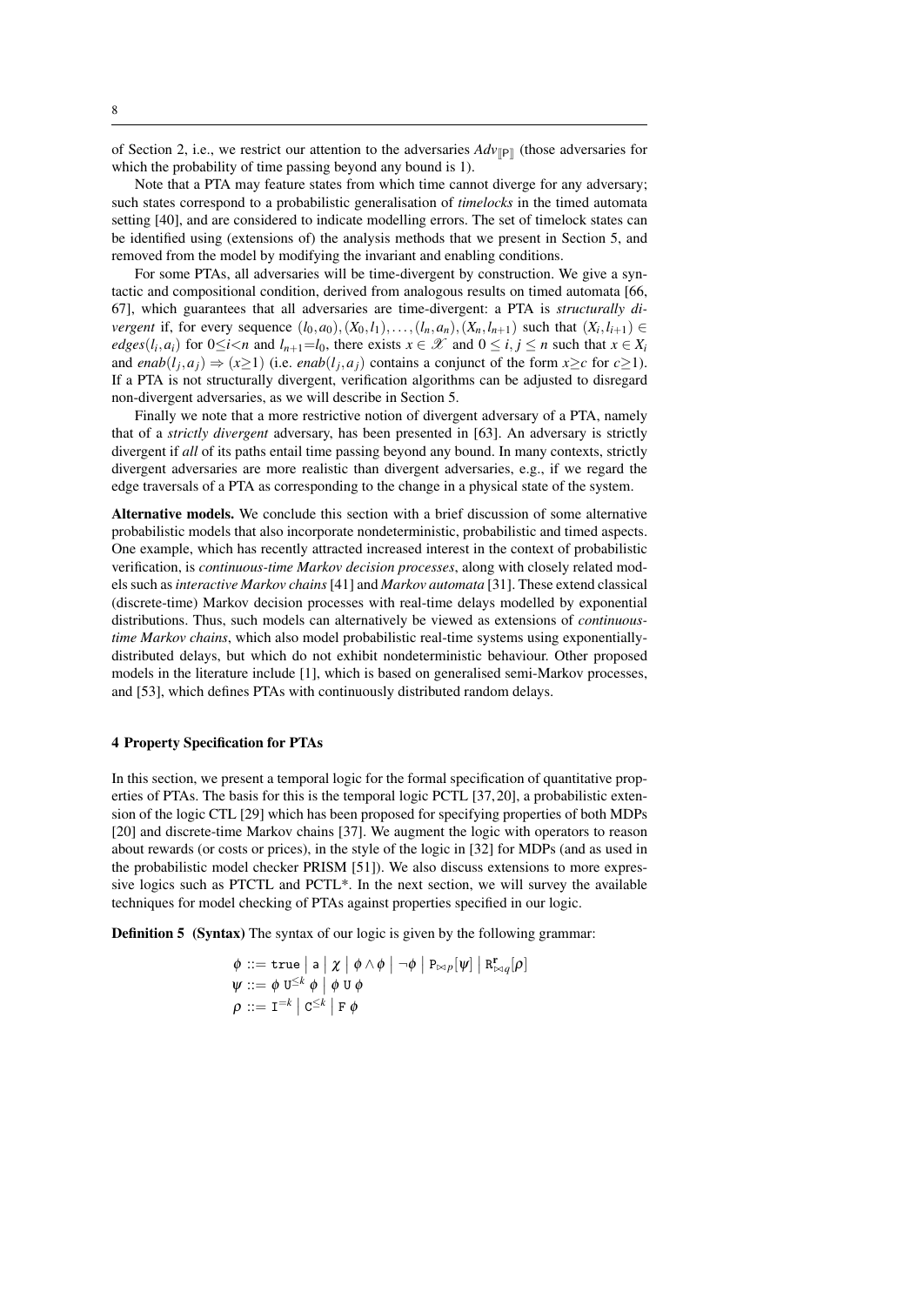where  $a \in AP$  is an atomic proposition,  $\chi \in CC(\mathcal{X})$  is a clock constraint,  $\bowtie \in \{\leq, <, \geq, >\},\$  $p \in \mathbb{Q} \cap [0,1], q \in \mathbb{Q}_{\geq 0}$ , **r** is a reward structure and  $k \in \mathbb{N}$ .

This logic extends propositional logic with a *probabilistic operator* (P) and a *reward operator* (R). Informally, a property of the form  $P_{\bowtie p}[\psi]$  states that the probability of *path formula*  $\psi$  being true always satisfies the bound  $\bowtie$  *p*. A property of the form  $R_{\bowtie q}^{r}[p]$  means that the *expected* value of *reward function*  $\rho$  on *reward structure* **r** meets the bound  $\bowtie$  *q*.

Formulae in the logic are always *state formulae*, i.e., those formed by the production φ in the grammar above. These are evaluated over the states of a PTA P (or, more precisely, over the states of the TPS  $\Vert P \Vert$  representing its semantics). For state *s* and formula  $\phi$ , we write  $s = \phi$  to denote that  $\phi$  is satisfied in *s*. The syntax also includes *path formulae* ( $\psi$ ) and *reward operators*  $(\rho)$ , which appear only as subformulae of the P and R operators.

We include two types of path formulae: *time-bounded until* ( $\phi_1$  U<sup> $\leq k$ </sup>  $\phi_2$ ) and (unbounded) *until* ( $\phi_1$  U  $\phi_2$ ). Formula  $\phi_1$  U  $\phi_2$  means that a state satisfying  $\phi_2$  is eventually reached and that, at every time-instant prior to that,  $\phi_1$  is satisfied. The time-bounded variant has the same meaning, with the additional constraint that the occurrence of  $\phi_2$  must occur within time *k*. We can derive several useful operators, such as  $F \phi \equiv \text{true } U \phi$ , which means that  $\phi$  is eventually satisfied, and  $F^{\leq k}$   $\phi \equiv \text{true } U^{\leq k}$   $\phi$ , which means that  $\phi$  is satisfied within time *k*. We also have G  $\phi \equiv \neg (F \neg \phi)$ , which means that  $\phi$  is always satisfied, and  $G^{\leq k}$   $\phi \equiv$  $\neg(\mathbf{F}^{\leq k} \neg \phi)$  which means that  $\phi$  is continuously satisfied for time *k*. Although the G and  $\mathbf{G}^{\leq k}$ operators cannot be derived from the basic syntax of the logic since there is no negation of path formulae, it can be shown that  $P_{\leq p}[\neg \psi] \equiv P_{\geq 1-p}[\psi], P_{\leq p}[\neg \psi] \equiv P_{\geq 1-p}[\psi], P_{\geq p}[\neg \psi] \equiv$  $P_{\leq 1-p}[\psi]$  and  $P_{>p}[\neg \psi] \equiv P_{\leq 1-p}[\psi]$ . PCTL-style logics often include a *next* (X) operator but this is of less use in timed models and omitted.

The reward operator  $I^{-k}$  refers to the reward of the current state at time instant *k*,  $C^{\leq k}$  to the total reward accumulated up until time point  $k$ , and  $F \phi$  to the total reward accumulated until a state satisfying  $\phi$  is reached. Formally, we define the semantics of the logic as follows.

<span id="page-8-0"></span>**Definition 6** (Semantics) Let P be a PTA,  $[IP] = (S, \bar{s}, Act, \mathbb{T}, \mathit{Steps}_P, \mathit{lab})$  be its semantics, and let *r* denote the reward structure over  $\Vert P \Vert$  corresponding to a reward structure **r** over P. For state  $s=(l, v) \in S$ , the satisfaction relation  $\models$  is defined inductively by:

$$
s \models \text{true} \quad \text{always} \ns \models a \quad \iff a \in lab(s) \ns \models \chi \quad \iff v \models \chi \ns \models \phi_1 \land \phi_2 \iff s \models \phi_1 \land s \models \phi_2 \ns \models \neg \phi \quad \iff s \not\models \phi \ns \models \text{P}_{\bowtie p}[\psi] \iff \text{P}_{\Gamma[\mathbb{P}], s}^{\sigma}(\{\omega \in Path_{\mathbb{P}], s}^{\sigma} \mid \omega \models \psi\}) \bowtie p \text{ for all } \sigma \in Adv_{\mathbb{P}}^{\mathbb{P}} \ns \models \text{R}_{\bowtie q}^{\mathbb{P}}[\rho] \iff \text{E}_{\mathbb{P}[\mathbb{P}], s}^{\sigma}(\text{rew}(r, \rho)) \bowtie q \text{ for all } \sigma \in Adv_{\mathbb{P}}^{\mathbb{P}} \end{cases}
$$

where, for any infinite path  $\omega$  of  $[$ P $]$ :

$$
\omega \models \phi_1 \cup^{\leq k} \phi_2 \Leftrightarrow \text{there exists a position } (i, t) \text{ of } \omega \text{ such that } \omega(i) + t \models \phi_2 \text{ and } \text{dur}_{\omega}(i) + t \leq k
$$
  
\nand  $\omega(j) + t' \models \phi_1 \lor \phi_2$  for all positions  $(j, t') \prec (i, t)$  of  $\omega$   
\n $\omega \models \phi_1 \cup \phi_2 \quad \Leftrightarrow \text{there exists a position } (i, t) \text{ of } \omega \text{ such that } \omega(i) + t \models \phi_2$   
\nand  $\omega(j) + t' \models \phi_1 \lor \phi_2$  for all positions  $(j, t') \prec (i, t)$  of  $\omega$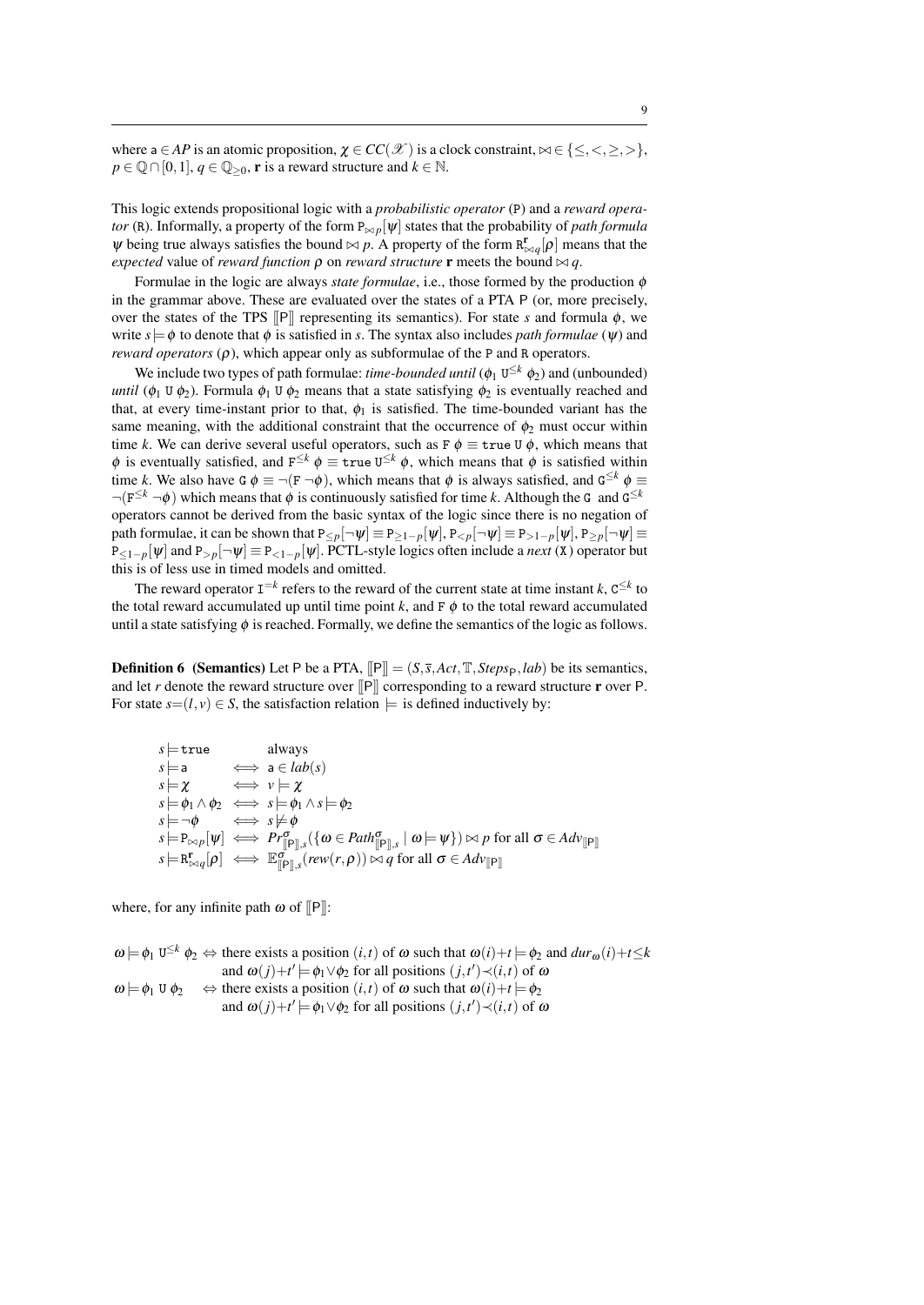and, for reward structure  $r=(r_S, r_{Act})$  over [[P]], the random variable  $rew(r, \rho)$  over infinite paths of [[P]] is defined as follows:

$$
rew(r, \mathbf{I}^{=k})(\omega) = r_S(\omega(j_k))
$$
  
\n
$$
rew(r, \mathbf{C}^{\leq k})(\omega) = \sum_{i=0}^{j_k-1} r(\omega, i) + (k - dur_{\omega}(j_k)) \cdot r_S(\omega(j_k))
$$
  
\n
$$
rew(r, \mathbf{F} \phi)(\omega) = \begin{cases} \sum_{i=0}^{j_{\phi}-1} r(\omega, i) + t_{\phi} \cdot r_S(\omega(j_{\phi})) & \text{if } (j_{\phi}, t_{\phi}) \text{ exists} \\ \infty & \text{otherwise} \end{cases}
$$

where  $j_0 = 0$ ,  $j_k = \max\{i \mid dur_{\omega}(i) \le k\}$  for  $k > 0$  and, when it exists,  $(j_{\phi}, t_{\phi})$  is the minimum position under the ordering  $\prec$  such that  $\omega(j_\phi)+t_\phi \models \phi$ .

In addition to the basic syntax of Definition [6,](#page-8-0) we allow, in the style of the PRISM model checker, *quantitative* (numerical) queries yielding the minimum or maximum probability or expected reward value from a state *s*. We use  $P_{\min=?}[\psi], P_{\max=?}[\psi], R_{\min=?}^{\mathbf{r}}[\rho]$  and  $R_{\max=?}^{\mathbf{r}}[\rho],$ which give, respectively:

$$
Pr_{\mathsf{P},s}^{\min}(\psi) \stackrel{\text{def}}{=} \inf_{\sigma \in Adv_{\mathbb{F}}^{\min} P} r_{\mathbb{F}_{\mathbb{F}}^{\sigma} \cup s}^{\sigma}(\{\omega \in Path_{\mathbb{F}_{\mathbb{F}}^{\min},s}^{\sigma} \mid \omega \models \psi\})
$$
\n
$$
Pr_{\mathsf{P},s}^{\max}(\psi) \stackrel{\text{def}}{=} \sup_{\sigma \in Adv_{\mathbb{F}_{\mathbb{F}}^{\min} P} r_{\mathbb{F}_{\mathbb{F}}^{\sigma} \cup s}^{\sigma}(\{\omega \in Path_{\mathbb{F}_{\mathbb{F}}^{\min},s}^{\sigma} \mid \omega \models \psi\})
$$
\n
$$
\mathbb{E}_{\mathsf{P},s}^{\mathbf{r},\min}(\rho) \stackrel{\text{def}}{=} \inf_{\sigma \in Adv_{\mathbb{F}_{\mathbb{F}}^{\min} P}^{\sigma} \mathbb{E}_{\mathbb{F}_{\mathbb{F}}^{\min},s}^{\sigma}(rew(r,\rho))
$$
\n
$$
\mathbb{E}_{\mathsf{P},s}^{\mathbf{r},\max}(\rho) \stackrel{\text{def}}{=} \sup_{\sigma \in Adv_{\mathbb{F}_{\mathbb{F}}^{\min} P}^{\sigma} \mathbb{E}_{\mathbb{F}_{\mathbb{F}}^{\min},s}^{\sigma}(rew(r,\rho)).
$$

Some typical examples of PTA properties, specified in this logic are:

- $P_{\geq 0.8} [F^{\leq k} \text{ack}_n]$  "the probability that the sender has received *n* acknowledgements within  $k$  clock-ticks is at least  $0.8$ ";
- trigger  $\rightarrow$  P<sub><0.0001</sub> [G<sup> $\leq$ 20</sup>  $\lnot$  deploy] "the probability of the airbag failing to deploy within 20 milliseconds of being triggered is strictly less than 0.0001",
- $P_{\text{max}=2}$ [ $\neg$ sent U fail] "what is the maximum probability of a failure occurring before message transmission is complete?";
- $-$  R $_{\text{max}=2}^{\text{time}}$  [F end] "what is the maximum expected time for the protocol to terminate?";
- $-$  R<sup>pwr</sup> [C<sup>≤60</sup>] "the expected energy consumption during the first 60 seconds is < *q*".

Property reductions. We now describe how model checking for several of the operators included in our logic can be reduced to checking satisfaction of a simpler formula on a modified PTA. Consider first a time-bounded until property  $P_{\bowtie p}[\phi_1 \, U^{\leq k} \, \phi_2]$  on a PTA P. If we augment P with an additional clock *z*, then it follows that a state  $(l, v)$  of P satisfies the formula  $P_{\bowtie p}[\phi_1 \cup \leq^k \phi_2]$  if and only if the state  $(l, v')$  of the augmented PTA where  $v'(x) = v(x)$ for all clocks *x* of P and  $v'(z) = 0$  satisfies  $P_{\bowtie p}[\phi_1 \cup (\phi_2 \wedge (z \le k))]$  (see [\[56\]](#page-25-1)). Second, given an until property  $P_{\bowtie p}[\phi_1 \cup \phi_2]$ , if we modify the PTA such that, upon reaching a state not satisfying  $\phi_1$ , only a transition to a sink state is possible, then a state of the PTA satisfies  $P_{\bowtie p}[\phi_1 \cup \phi_2]$  if and only if a state of the modified PTA satisifies  $P_{\bowtie p}[F \phi_2]$ .

Next, we show how to reduce checking a property of the form  $P_{\geq p}[F^{\leq k} \phi]$ , to a formula of the form  $P\lt_{1-p}[F a_{exc}]$  (the former requires computation of minimum probabilities, whereas the the latter needs maximum probabilities, which are sometimes easier to compute). The reduction is correct only for states satisfying  $P_{\geq 1} [F \phi]$ , i.e.  $\phi$  is always reachable with probability 1. We augment P with an extra clock *z* and then modify it such that states satisfying  $\phi$  are forced to make a transition to a sink-location and, in all other states, we add a transition to a different, sink-location exceeded, enabled when  $z > k$ . Then  $P_{>p}[F^{\leq k} \phi]$  is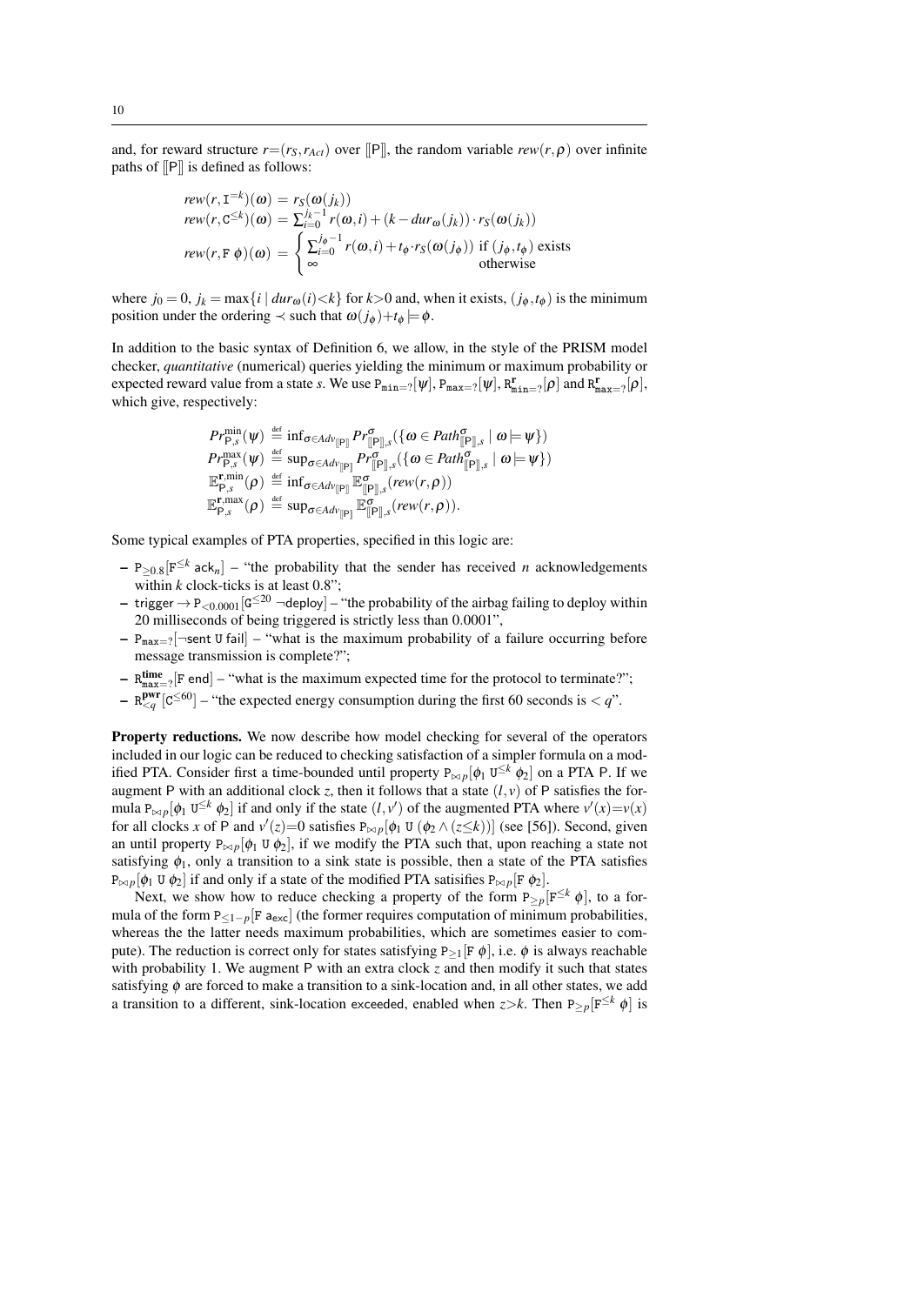|                                                    | Region | Boundary     | Digital clocks    | <b>Backwards</b> | <b>Stochastic</b> |
|----------------------------------------------------|--------|--------------|-------------------|------------------|-------------------|
|                                                    | graph  | region graph | (for closed PTAs) | reachability     | games             |
| Single $P_{\bowtie p}[\psi]$ operator              |        |              |                   |                  |                   |
| Single $R^{\mathbf{r}}_{\bowtie q}[\rho]$ operator |        |              |                   | Open             | Open              |
| Logic without $R^{\mathbf{r}}_{\bowtie q}[\rho]$   |        |              |                   |                  | Open              |
| Full logic                                         |        |              |                   | Open             | Open              |

<span id="page-10-1"></span>Table 1 Summary of PTA model checking techniques and their applicability.

true in a state of the original model if and only if the corresponding state of the modified PTA with *z*=0 satisfies P<sub><1-p</sub>[F a<sub>exc</sub>], where a<sub>exc</sub> is true only in location exceeded (see [\[55\]](#page-25-2)).

Finally, we show how to reduce properties of the form  $R^{\mathbf{r}}_{\bowtie q}[\mathsf{C}^{\leq k}]$  or  $R^{\mathbf{r}}_{\bowtie q}[\mathsf{I}^{= k}]$  to  $R^{\mathbf{r}}_{\bowtie q}[\mathsf{F}\ \phi]$ . In both cases, we add an extra clock *z* to P. For  $R_{\bowtie q}^{r}[C^{\leq k}]$ , it suffices to check  $R_{\bowtie q}^{r}[F(z=k)]$ on the augmented PTA. For  $R_{\bowtie q}^{r}[I^{=k}]$ , we add the conjunct *z*≤*k* to all invariants and a transition to a new sink location done (labelled  $a_{\text{done}}$ ) with enabling condition  $z=k$  to all locations, while changing the enabling conditions of all other transitions so that they are not enabled when  $z = k$ . It then suffices to check  $R_{\bowtie q}^r$  [F a<sub>done</sub>], where the only non-zero rewards are action rewards on the new transitions, set to the location reward of the source location.

More expressive logics. The next section of this paper will discuss techniques for model checking the properties expressible in the logic given above. A variety of more expressive logics have also been considered for PTAs. PTCTL [\[54\]](#page-25-0) is a probabilistic extension of the timed temporal logic TCTL. In particular, it includes a *freeze quantifier* (or *reset quantifier*) *z*.φ, which introduces a formula clock *z*, reset to zero, that can be referred to in the subformula  $\phi$ . Although not considered further in this paper, PTCTL can be model checked using the region graph construction and backwards reachability method discussed in Section [5.](#page-10-0) Formulae of the logics LTL and PCTL\*, originally proposed for discrete-time probabilistic systems, can be verified on PTAs using a Rabin automaton product construction and the model checking algorithm of [\[64\]](#page-25-8).

#### <span id="page-10-0"></span>5 Model Checking for PTAs

We now consider the problem of model checking a PTA P with respect to a property  $\phi$  of the logic presented in Section [4,](#page-7-0) i.e., determining  $Sat(\phi) \stackrel{\text{def}}{=} \{s \in S \mid s \models \phi\}$ , where *S* is the set of states of [[P]]. We will survey the various PTA model checking techniques that have been proposed in the literature, which support different fragments of the logic. We will cover:

- the region graph construction [\[54\]](#page-25-0);
- the boundary region graph [\[43\]](#page-24-14);
- the digital clocks method [\[52\]](#page-24-3);
- backwards reachability [\[56\]](#page-25-1);
- abstraction refinement with stochastic games [\[50\]](#page-24-15).

The first two approaches, which are based on the concept of the *region graph* [\[2,](#page-22-0) [4\]](#page-23-2), are used primarily to establish the decidability and complexity of model checking, rather than for practical implementations. The others provide efficient methods for model checking particular fragments of the logic. Table [1](#page-10-1) provides a summary of the methods and their applicability. We omit the *forwards reachability* algorithm described in [\[54\]](#page-25-0) since it only computes bounds on probabilities of system behaviour, rather than the exact values.

Unless otherwise stated, we also assume that P has no timelocks and is structurally divergent (structurally non-Zeno). In Section [5.1,](#page-11-0) we *do* explain how to treat PTAs that are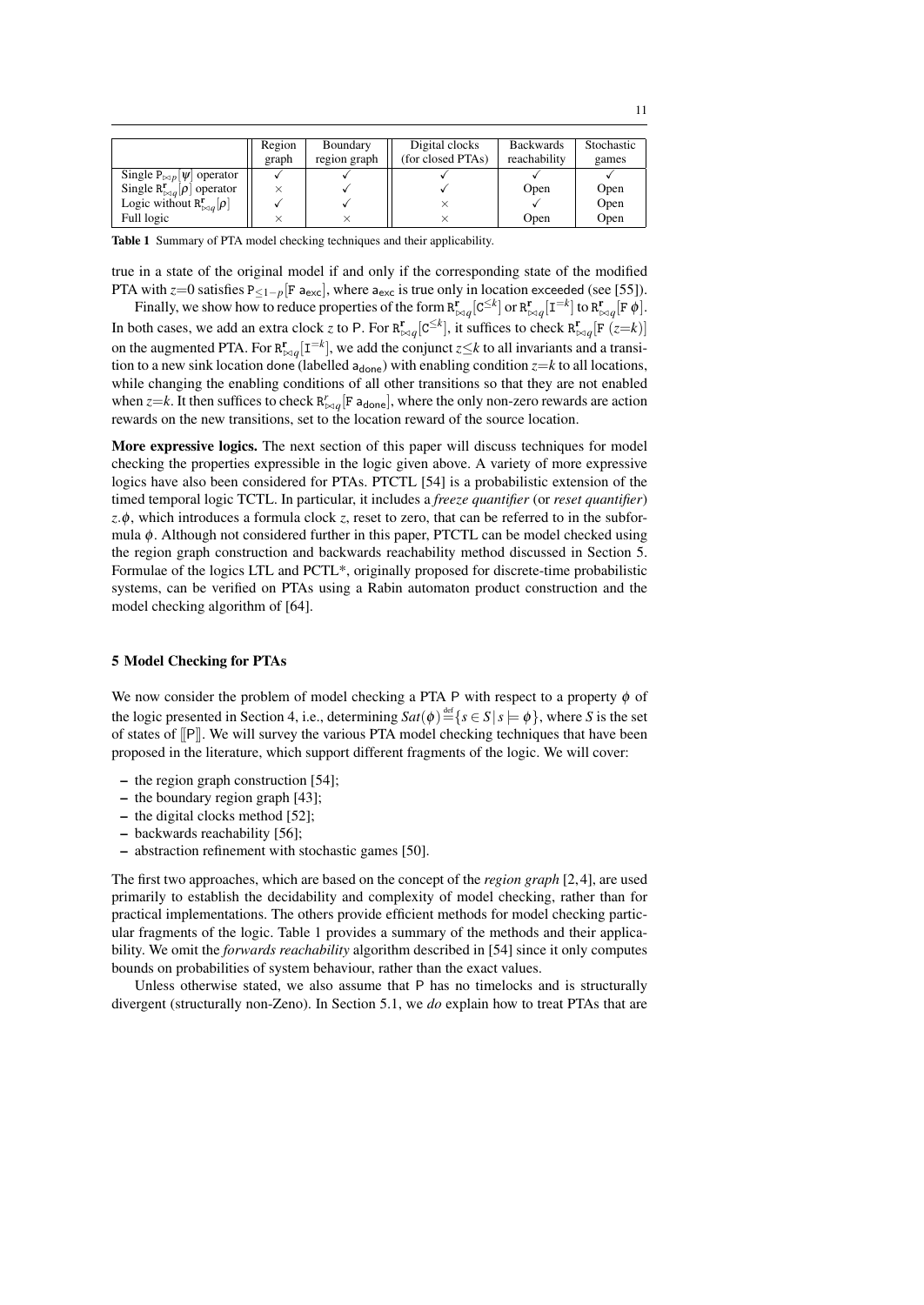12

not structurally divergent. Similar adaptations can also be applied to the other methods that we discuss in this section.

#### <span id="page-11-0"></span>5.1 The Region Graph

We first discuss the *region graph* construction for a PTA [\[54\]](#page-25-0), which is based on the classic construction for timed automata [\[2,](#page-22-0) [4\]](#page-23-2). This approach provides a way to model check the fragment of the logic from Section [4](#page-7-0) that excludes  $R_{\bowtie q}^{r}[\rho]$  formulae (in the next section, we will relax this restriction). The region graph of a PTA P and formula  $\phi$  takes the form of a finite-state MDP whose states are *regions* of the form  $(l, \alpha)$ , where *l* is a location and  $\alpha$  is an equivalence class of clock valuations according to the equivalence defined below. Let *c* be the maximal constant to which any clock is compared in the clock constraints of P and  $\phi$ . Then clock valuations v and v' are equivalent if and only if they satisfy the following conditions:



<span id="page-11-1"></span>Fig. 2 Clock equivalence classes for two clocks *x* and  $y$  ( $c = 2$ )

- for any *x* ∈  $\mathcal{X}$ , either  $v(x) > c$  and  $v'(x) > c$ , or  $v(x)$  and  $v'(x)$  agree on their integer parts;
- for any *x*, *x*<sup> $'$ </sup> ∈  $\mathcal{X}$ , either  $v(x) v(x') > c$  and  $v'(x) v'(x') > c$ , or  $v(x) v(x')$  and  $v'(x) - v'(x')$  agree on their integer parts,

where two values  $q, q' \in \mathbb{R}_{\geq 0}$  agree on their integer parts when  $\lfloor q \rfloor = \lfloor q' \rfloor$  and  $\lfloor q \rfloor - q = 0$ if and only if  $\lfloor q' \rfloor - q' = 0$ . Figure [2](#page-11-1) shows the set of possible equivalence classes of clock valuations for clocks  $x, y$  when  $c = 2$ . Note that equivalent clock valuations satisfy the same clock constraints of the PTA. The set of regions needed for the region graph, denoted *R*, is the set of regions  $(l, \alpha)$  such that there exists  $v \in \alpha$  such that  $v \models inv(l)$ . The size of *R* is bounded by  $|L| \cdot (2c+2)^{(|\mathcal{X}|+1)^2}$  (see [\[23\]](#page-23-8)).

A region  $(l, \alpha) \in R$  may have a *time-successor*, defined as follows. If  $v+t \in \alpha$  for all  $v \in \alpha$  and  $t \in \mathbb{R}_{\geq 0}$ , then the time-successor of  $(l, \alpha)$  is  $(l, \alpha)$  itself. Otherwise, there exists the unique region  $(l, \beta) \neq (l, \alpha)$  for which there are  $v \in \alpha$  and  $t \in \mathbb{R}_{\geq 0}$  such that  $v+t \in \beta$ and  $v+t' \in \alpha \cup \beta$  for all  $0 \le t' \le t$ . If additionally we have  $v+t' \models inv(l)$  for all  $0 \le t' \le t$ , then  $(l, \beta)$  is the time-successor of  $(l, \alpha)$ , otherwise  $(l, \alpha)$  has no time-successor.

The region graph for P and  $\phi$  is the finite-state MDP Reg[P, $\phi$ ] = (*R*,( $\overline{l}$ ,[0]),*Act* ∪  $\{\tau\}$ , *Steps*, *lab*), where for each  $(l, \alpha) \in R$  and  $a \in Act \cup \{\tau\}$ , we have *Steps* $((l, \alpha), a) = \lambda$  if and only if either:

*Time transitions.*  $a = \tau$ ,  $\lambda = \mu_{(l,\beta)}$  and  $(l,\beta)$  is the time-successor of  $(l,\alpha)$ ; *Action transitions.*  $a \in Act$ , there is a  $v \in \alpha$  with  $v \models enab(l, a)$  and, for each  $(l', \beta) \in R$ :

$$
\lambda(l',\beta) = \sum \{|prob(l,a)(X,l')|X \in 2^{\mathcal{X}} \wedge \beta = \alpha[X:=0]| \};
$$

and  $lab(l, \alpha) = \mathcal{L}(l)$  for all  $(l, \alpha) \in R$ .

We now consider how Reg[P,  $\phi$ ] can be used to verify P against  $\phi$  (recall that we consider the fragment of the logic without the  $R_{\bowtie q}^{r}[\cdot]$  operator). For simplicity, we first assume that P is structurally divergent. Model checking proceeds in standard fashion (for a branchingtime logic), recursing over subformulae  $\phi'$  of  $\phi$  and computing *Sat*( $\phi'$ ). Identifying states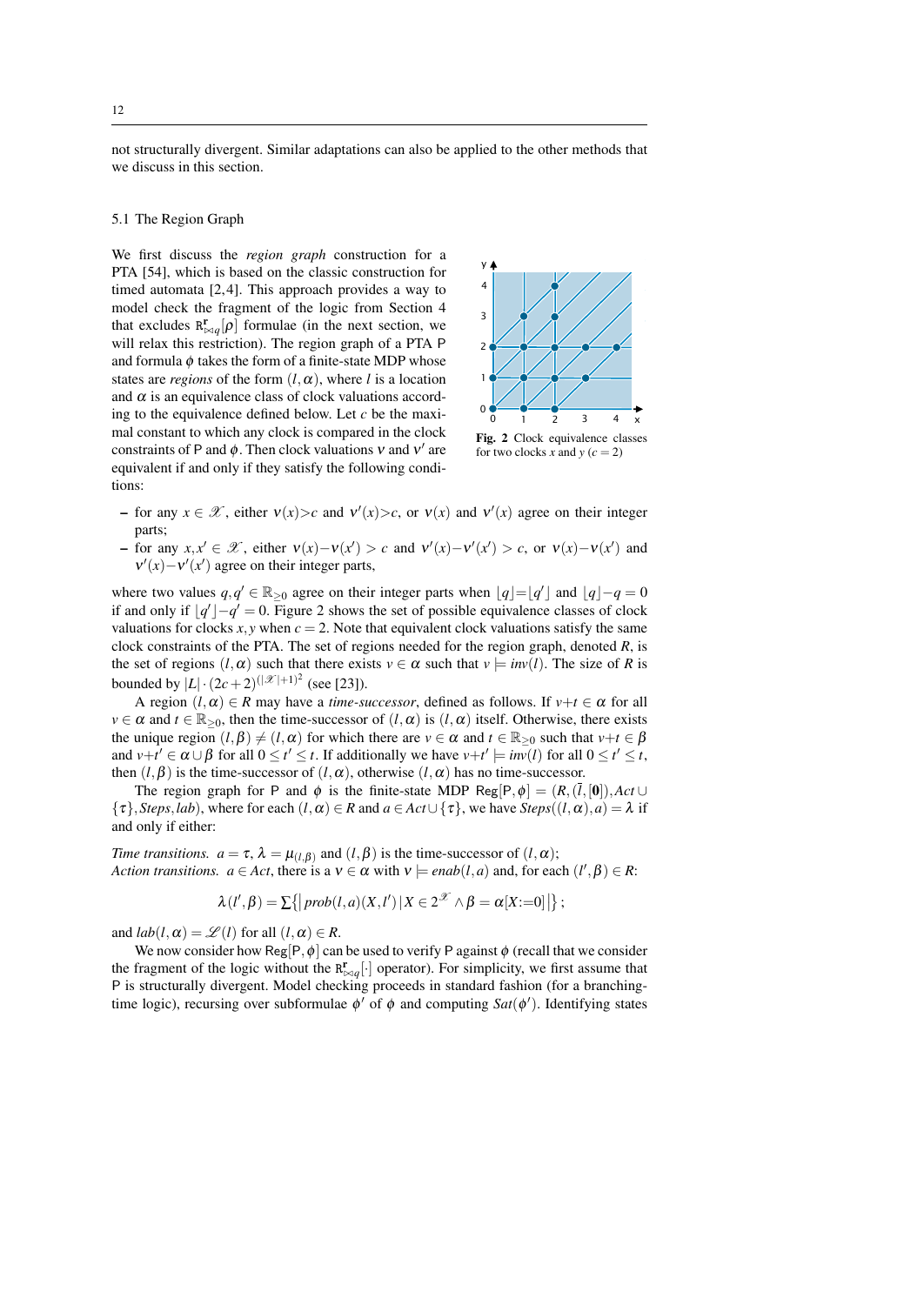that satisfy atomic propositions, clock constraints or Boolean connectives is straightforward and time-bounded properties are dealt with using the reduction given in Section [4.](#page-7-0) Hence, we focus on formulae of the form  $P_{\bowtie p}[\phi_1 \cup \phi_2]$ . If the state sets satisfying  $\phi_1$  and  $\phi_2$  have already been computed and the regions of Reg[P,  $\phi$ ] corresponding to these sets are labelled a<sub>1</sub> and a<sub>2</sub>, respectively, then the states in  $\|P\|$  satisfying  $P_{\bowtie p}[\phi_1 \cup \phi_2]$  are simply those in the regions corresponding to states in the MDP Reg[P,  $\phi$ ] that satisfy  $P_{\bowtie p}[a_1 \cup a_2]$ .

Thus, the region graph yields an algorithm for model checking structurally divergent PTAs against properties of the logic without the  $R_{\bowtie q}^{r}[\cdot]$  operator. The algorithm runs in exponential time, because verifying properties of the form  $P_{\bowtie p}[a_1 \cup a_2]$  on MDPs can be done in polynomial time [\[20,](#page-23-7) [10\]](#page-23-9), and the size of the region graph  $\text{Reg}|P,\phi|$  is exponential in the size of P (the size of P is the sum of the number of locations and clocks, the size of the binary encoding of the constants used in invariant and enabling conditions, and the size of the encoding of its transition probabilities, which are expressed as a ratio between two natural numbers, each in binary). The problem is EXPTIME-complete, where an EXPTIME lower bound can be obtained even for the restricted case in which the PTA has only two clocks (for PTAs with one clock, the model-checking problem for certain restricted classes of properties, such as PCTL properties or time-bounded until properties with probability thresholds 0 or 1 only, is PTIME-complete) [\[44\]](#page-24-16).

We now consider the case where P is not structurally divergent. For  $P_{\leq p}[\phi_1 \cup \phi_2]$  or  $P_{< p}[\phi_1 \cup \phi_2]$  (i.e., where maximum probabilities are needed), the method given above can be applied without further modification [\[63\]](#page-25-7). The case of  $P_{\geq p}[\phi_1 \cup \phi_2]$  or  $P_{\geq p}[\phi_1 \cup \phi_2]$  (which needs minimum probabilities) is more involved. Intuitively, adversaries which can avoid reaching states satisfying  $\phi_2$  only because they perform some non-divergent behaviour can result in the minimum probability of satisfying  $\phi_1$  U  $\phi_2$  computed over all adversaries being lower than the probability computed over divergent adversaries only. An algorithm that resolves this problem, based on the computation of the maximum probability of satisfying the dual path property  $\neg(\phi_1 \cup \phi_2)$ , is presented in [\[63\]](#page-25-7). The model-checking problem remains EXPTIME-complete in this case. Details on model-checking algorithms for the strictly divergent adversaries described in Section [3](#page-3-0) are also given in [\[63\]](#page-25-7).

Finally, we note that region equivalence is an example of a time-abstracting bisimulation, a relation which combines time-abstracting bisimulation [\[3,](#page-23-10) [59\]](#page-25-9) and (probabilistic) bisimulation [\[58,](#page-25-10) [62\]](#page-25-3). As with region equivalence, time-abstracting bisimilar PTA states satisfy the same formulae (without  $R_{\bowtie q}^{r}[\rho]$  formulae). An algorithm for computing a timeabstracting equivalence relation of a PTA, which may be coarser than region equivalence, has been presented in [\[28\]](#page-23-11). This approach is described as being applicable to formulae of the logic without  $R_{\bowtie q}^{r}[\rho]$  or  $P_{\bowtie p}[\phi_1 \cup ^{\leq k} \phi_2]$ ; however, as explained in Section [4,](#page-7-0) time-bounded until properties can be reduced to unbounded until properties on a modified PTA.

#### 5.2 The Boundary Region Graph

The region graph construction presented above is not sufficient for verifying reward properties. In particular, we note that, for a particular region  $(l, \alpha)$ , the values  $\mathbb{E}_{\mathsf{P},s}^{\mathbf{r},\min}(\rho)$  and  $\mathbb{E}_{\mathsf{P},s}^{\mathbf{r},\max}(\rho)$  will generally not be uniform on states  $s \in (l,\alpha)$ . We now briefly describe a generalisation of the region graph, called the *boundary region graph* [\[43\]](#page-24-14), which is a finite MDP equipped with a reward structure on which we can decide whether a particular state *s* of a PTA satisfies an  $R^{\mathbf{r}}_{\bowtie q}$  [F  $\phi$ ] property, under the restriction that there is no nesting of the  $R^{\mathbf{r}}_{\bowtie q}$ [·] operator and the bound  $\bowtie$  is non-strict. For  $R_{\bowtie q}^{r}[C^{\leq k}]$  and  $R_{\bowtie q}^{r}[I^{=k}]$  properties, the reduction given in Section [4](#page-7-0) can be used under the same restrictions.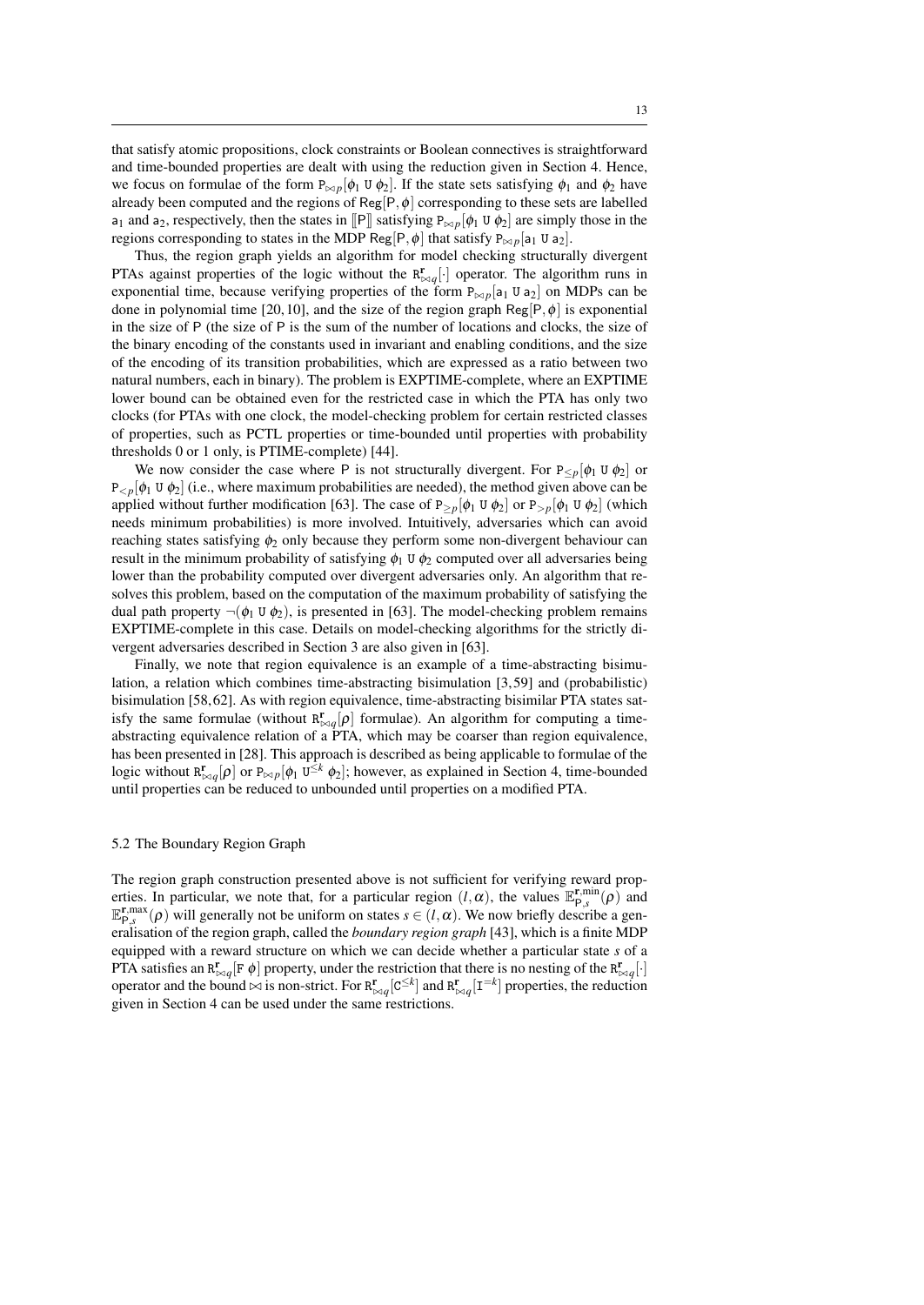The boundary region graph construction is an extension of the *corner point abstraction* for timed automata [\[24\]](#page-23-12). The underlying idea is that optimal behaviour (resulting in minimum or maximum expected rewards) corresponds to the case in which edge transitions of the PTA are taken either in a clock equivalence class in which the value of at least one clock equals an integer, or close to a boundary of a clock equivalence class in which the fractional parts of all clocks are positive: in this case, for computing the accumulation of rewards over time, it is necessary to distinguish which of the class's boundaries is considered. Furthermore, the exact position on the clock equivalence boundaries is determined by the values of the clocks in the state *s*, and must also be encoded in the boundary region graph. The reward structure for the boundary region graph is derived directly from that of the PTA. From the boundary region graph (a finite-state MDP), we can compute the minimum or maximum expected accumulated reward to a target set (see, e..g [\[32\]](#page-24-13)). We can then obtain either  $\mathbb{E}_{\mathsf{P},s}^{\mathbf{r},\min}(\mathbf{F}|\phi)$  or  $\mathbb{E}_{\mathsf{P},s}^{\mathbf{r},\max}(\mathbf{F}|\phi)$  and hence decide whether *s* satisfies  $\mathbb{R}_{\bowtie q}^{\mathbf{r}}[\mathbf{F}|\phi]$ .

#### 5.3 Digital Clocks

Region graph-based approaches are not usually practically applicable since the region graphs are generally of a prohibitive size. Thus, various other PTA model checking approaches have been developed. We first describe the *digital clocks* method [\[52\]](#page-24-3), which restricts the standard continuous-time semantics of a PTA so that only time transitions of duration 1 occur. This means that clocks take only integer, rather than real, values. Using this fact, and knowing there is a maximal constant  $c_x$  to which each clock x is compared in PTA P and property  $\phi$ , we can again build and analyse a finite-state MDP. This approach builds on the use of digital clocks for (non-probabilistic) timed automata verification [\[39,](#page-24-17) [8,](#page-23-13) [19\]](#page-23-14).

The digital clocks method is applicable to properties of the form  $P_{\bowtie p}[\psi]$  and  $R_{\bowtie q}^{\mathbf{r}}[\rho]$ *without* nesting of further  $P_{\bowtie p}[\cdot]$  and  $R^{\mathbf{r}}_{\bowtie q}[\cdot]$  operators within the subformulae  $\psi$  and  $\rho$  (see [\[52\]](#page-24-3) for an explanation as to this limitation). It can only be used to determine satisfaction in states where all clocks take natural-numbered values, and we will restrict our attention to checking satisfaction in the initial state. The correctness of the digital clocks method also relies on the assumption that P and  $\phi$  are *closed*, meaning that all clock constraints of the form *x*≤*d* or *d*≤*x* are contained within an even number of negations. Furthermore, all invariant and enabling conditions of P are assumed to be *diagonal-free*, meaning that constraints of the form  $x+c \leq y+d$  are not permitted. Any PTA can be transformed into one containing only diagonal-free constraints by applying the construction of [\[15\]](#page-23-15) (the construction is presented for timed automata, and requires minor modifications for PTAs).

For a digital clock valuation  $v \in \mathbb{N}^{\mathscr{X}}$ , let  $v \oplus 1$  be the clock valuation such that  $(v \oplus 1)(x) =$  $\min\{v(x)+1, c_x+1\}$  for all  $x \in \mathcal{X}$ . The *digital clock semantics* of P and  $\phi$  is defined as for the standard semantics, except that the rule for time transitions restricts durations to 1, and each clock *x* can increase to at most  $c_x+1$ . Formally, the digital clock semantics of a closed PTA P is defined as the finite-state MDP Dgt(P, $\phi$ ) = (*S*,( $\overline{l}$ ,0),*Act*∪{1},*Steps*,*lab*) where:

$$
- S = \{ (l, v) \in L \times \mathbb{N}^{\mathscr{X}} \mid v \models inv(l) \land (\forall x \in \mathscr{X} \cdot v(x) \le c_x + 1) \};
$$

 $-$  *Steps*( $(l, v), a$ ) =  $\lambda$  if and only if either: *Time transitions.*  $a=1$ ,  $v \oplus 1 \models inv(l)$  and  $\lambda = \mu_{(l,v \oplus 1)}$ ; *Action transitions.*  $a \in Act, v \models enab(l, a)$ , and, for any  $(l', v') \in S$ :

$$
\lambda(l',v') = \sum\{|prob(l,a)(X,l')|X \in 2^{\mathcal{X}} \wedge v' = v[X:=0]|\};
$$

 $-$  *lab*(*l*, *v*) =  $\mathcal{L}(l)$  for each (*l*, *v*)  $\in$  *S*.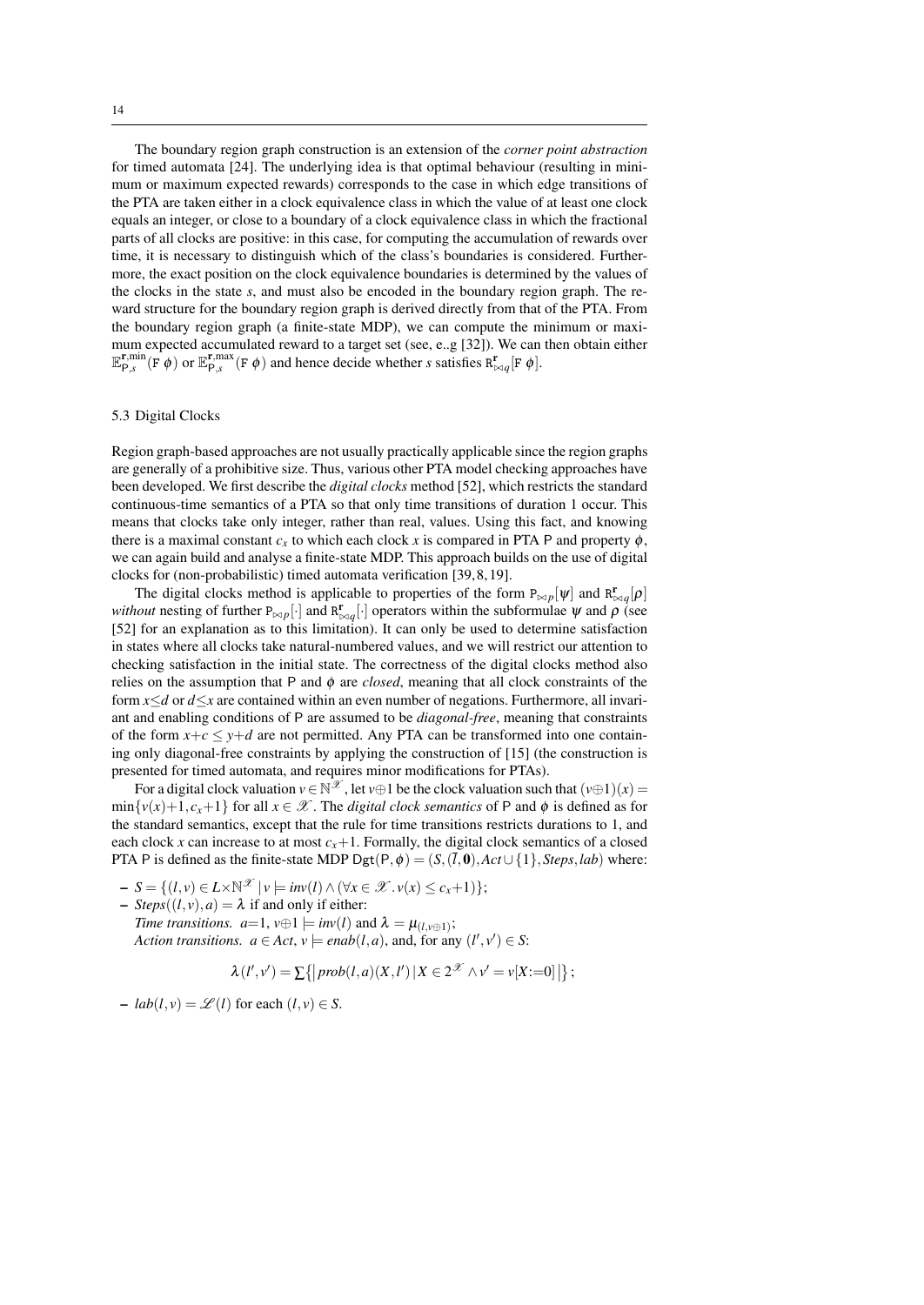The number of states of the digital clock semantics of P is bounded by  $|L| \cdot \prod_{x \in \mathcal{X}} (c_x + 1)$ .

Model checking for formulae of the form  $P_{\bowtie p}[\psi]$  and  $R^{\mathbf{r}}_{\bowtie q}[\rho]$  without nesting can then be carried out directly on the finite MDP from the digital clock semantics. For  $P_{\bowtie p}[\psi]$  for-mulae, we proceed as in the case of the region graph in Section [5.1.](#page-11-0) For a formula  $\mathbf{R}_{\bowtie q}^{\mathbf{r}}[\mathbf{F} \phi]$ formulae and PTA reward structure  $\mathbf{r}=(\mathbf{r}_{Act}, \mathbf{r}_L)$ , we proceed as follows. We construct the reward structure  $r=(r_S, r_{Act})$  where  $r_S(l, v)=0$ ,  $r_{Act}((l, v), 1)=r_L(l)$  and  $r_{Act}((l, v), a)=r_{Act}(l, a)$ for all  $(l, v) \in S$  and  $a \in Act$ . We then use standard algorithms for MDPs to compute the minimum or maximum expected reward to reach the set of states  $Sat(\phi)$ . The cases for  $\rho = c^{\leq k}$ and  $\rho = I^{-k}$  use the reductions presented in Section [4.](#page-7-0)

#### <span id="page-14-0"></span>5.4 Backwards Reachability

The next method we consider is *backwards reachability* [\[56\]](#page-25-1), which provides model checking for properties without  $R^{\mathbf{r}}_{\bowtie q}[\rho]$  operators. This is based on the repeated application of a predecessor operation that, given a set of states S', returns the set of states that can reach S' by performing an action and then letting time pass. Sets of states are represented by *symbolic states*, pairs  $z=(l,\zeta)$  comprising a location *l* and a clock constraint  $\zeta$  over  $\mathscr X$ , representing the set of states  $\{(l, v) | v \models \zeta\}.$ 

This approach is an adaptation of the algorithm in [\[40\]](#page-24-5) for model checking timed automata. Whereas the latter just requires iteration of a generic predecessor operation, for PTAs it is necessary to retain information about the probabilities of the PTA edges used along paths. First, the predecessor operation is parameterised by actions and edges of the PTA. Then, as the predecessor iteration proceeds, a graph is constructed, where the nodes are the generated symbolic states, and an edge is added from symbolic state z to symbolic state z' if z was generated from z' by a predecessor operation. The edge  $(z, z')$  is labelled by the corresponding action and PTA edge. The symbolic states generated in this manner do *not* form a partition of the state space of the PTA, unlike the region graph or time-abstracting bisimulation approaches described in Section [5.1.](#page-11-0)

After the iteration of predecessor operations terminates (which is guaranteed because a symbolic state corresponds to a union of regions), the obtained graph can then be used as a basis for the construction of a finite MDP. To build the probabilistic transition function, information has to be combined from different symbolic states in order to obtain the exact combination of PTA edges (corresponding to a particular action) available in states of the PTA. This is done by computing the conjunctions of symbolic states which have at least one outgoing edge labelled with the same action, and adding the corresponding graph edges to the newly generated symbolic states. For more information, see [\[56\]](#page-25-1).

The approach outlined above only applies to  $P_{\bowtie p}[\psi]$  operators where  $\bowtie \in \{\leq, <\}$ , i.e. it computes only maximum probabilities for the PTA. For the case  $\bowtie \in \{\geq, >\}$ , which needs minimum probabilities, the method needs to be adapted [\[56\]](#page-25-1). Like the reduction described in Section [5.1](#page-11-0) for the region graph approach on non-structurally-divergent PTAs, the solution taken in [\[56\]](#page-25-1) works by considering the dual formula.

#### 5.5 Abstraction Refinement using Stochastic Games

The final model checking technique we discuss for PTAs is *abstraction refinement* using *stochastic games*, which can verify  $P_{\bowtie p}[\psi]$  properties via computation of reachability probabilities. This approach uses the game-based notion of abstraction put forward for MDPs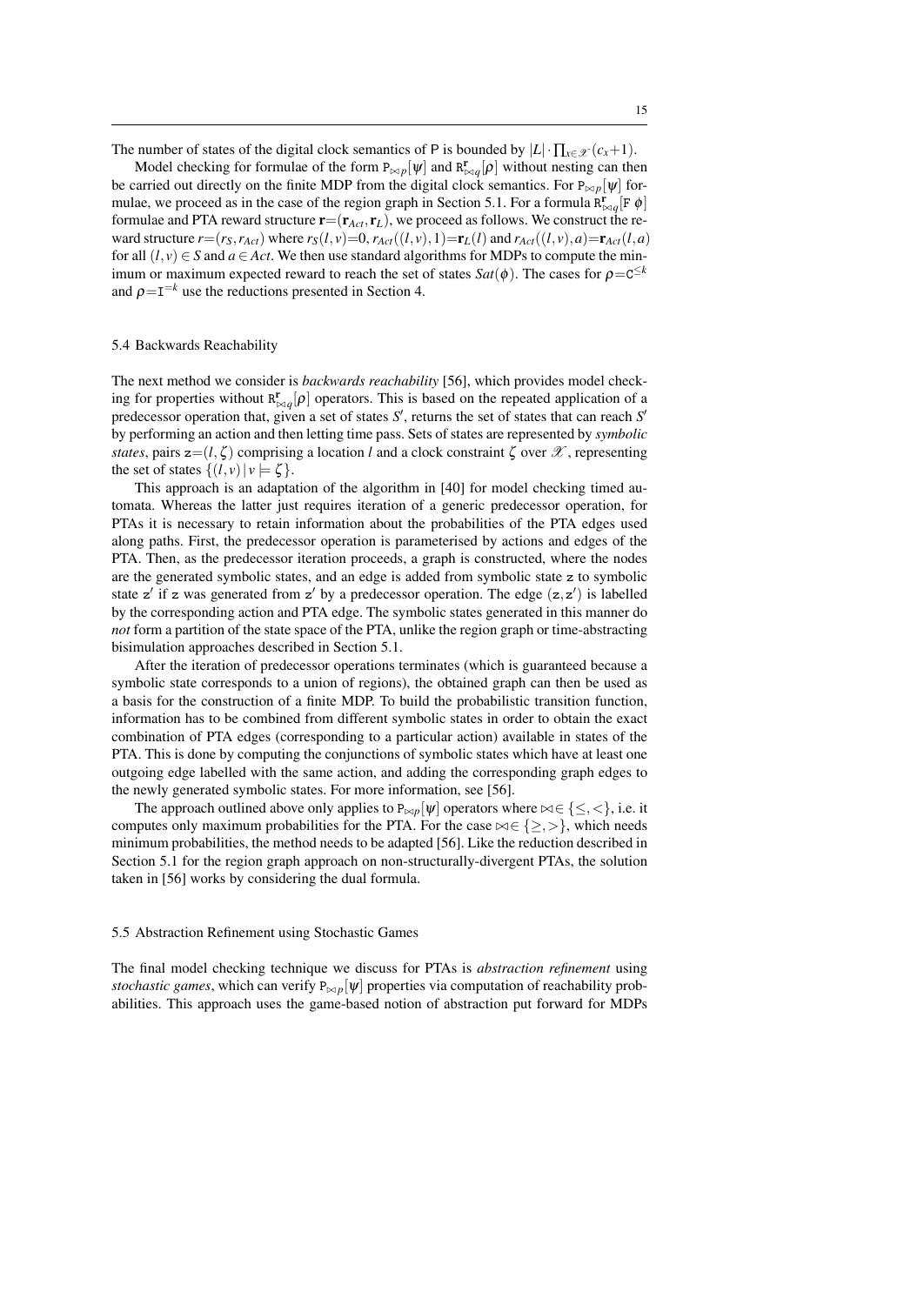in [\[49\]](#page-24-18) and the corresponding refinement techniques proposed in [\[46\]](#page-24-19). The method can be applied to PTAs containing diagonal-free constraints only, because one of its procedures is a (forwards) reachability exploration and, by the results of Bouyer [\[22\]](#page-23-16), such a procedure is only correct if the considered PTA is diagonal-free.

The idea of [\[49\]](#page-24-18) is to build an abstraction of a large or infinite-state MDP based on a finite partition of its state space. Abstractions take the form of stochastic two-player games, a generalisation of MDPs in which there are two distinct types of nondeterminism, each controlled by a separate player. In this case, player 1 controls nondeterminism introduced by the abstraction, and player 2 controls nondeterminism from the original MDP. An analysis of the *optimal probabilities* in the stochastic game (e.g. the maximum probability that player 1 can achieve for some objective, assuming that player 2 aims to minimise it) yields lower and upper bounds on reachability probabilities for the original MDP.

The abstraction-refinement framework of [\[46\]](#page-24-19) provides a way to automatically construct stochastic game abstractions, by iteratively refining abstractions until the difference between the lower and upper bounds produced is below some desired level of precision  $\varepsilon$ . In [\[50\]](#page-24-15), this technique is adapted to an algorithm to compute exact (minimum or maximum) reachability probabilities for PTAs. First, a *reachability graph* is constructed, based on a successor operation that returns the set of states that can be reached by performing an action and then letting time pass. This works in a similar style to the classic approach to verifying (non-probabilistic) timed automata. From this, a stochastic game abstraction is created, over *symbolic states* of the same form as in Section [5.4.](#page-14-0) The abstraction is repeatedly analysed and refined until the exact required probabilities are obtained (i.e.  $\varepsilon$ =0). The iterative refinement process is guaranteed to terminate thanks to the fact that there is an underlying finite time-abstracting bisimulation quotient, namely the region graph.

#### 5.6 A Comparison of the Methods

We briefly summarise the relative merits of the three practical approaches to PTA model checking discussed above. In terms of applicability, digital clocks is currently the only method for computing expected rewards, but handles only closed (non-strict) and diagonalfree clock constraints. The other limitations of the remaining two methods are that abstraction refinement only applies to PTAs with diagonal-free clock constraints, and backwards reachability requires (non-trivial) adaptation to compute minimum probabilities.

In terms of efficiency and scalability, the digital clocks approach has proved to work well in practice, but performance suffers for large numbers of clocks or when large constants appear in the clock constraints; in these cases, the other two methods described have been shown to work better. The techniques based on parameter synthesis of [\[7\]](#page-23-17) can be used to reduce the size of the constants of clock constraints for subclasses of PTAs and for probabilistic properties without time bounds. Another good approach to improving performance is the use of symbolic (binary decision diagram based) implementations. The original implementation of backward reachability [\[56\]](#page-25-1) showed that it yielded relatively small MDPs, but that the algorithm can be expensive to implement. Experimental results for abstraction refinement [\[50\]](#page-24-15) later demonstrated better performance in all cases. However, subsequent optimisations presented for backwards reachability [\[18\]](#page-23-18) have led to much better performance, improving on abstraction refinement in many cases.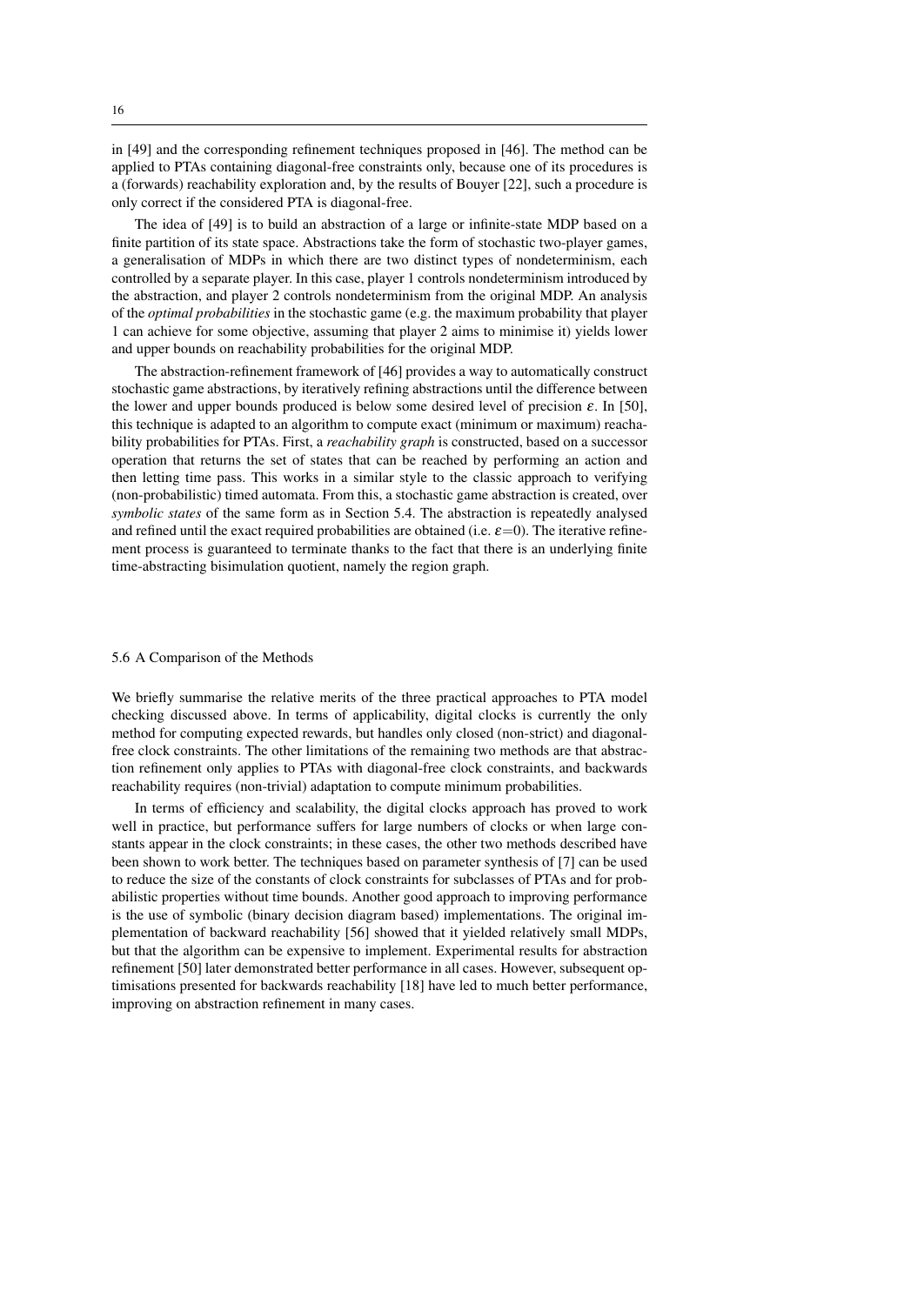#### 5.7 Implementations and Tool Support

Thanks to increasing interest in the verification of probabilistic real-time systems, a variety of related software tools have recently been developed. The probabilistic model checker PRISM [\[51\]](#page-24-0), for example, which provides verification of Markov chains and MDPs, now also supports PTAs, via the digital clocks, backwards reachability and abstraction-refinement methods. A second tool is mcpta [\[38\]](#page-24-20), which applies the digital clocks method to translate a subset of the modelling language Modest [\[21\]](#page-23-19) directly into the PRISM modelling language.

Fortuna [\[18\]](#page-23-18) is a tool that focuses on PTAs augmented with prices (called rewards in this paper). In particular, it implements the semi-algorithm of [\[17\]](#page-23-20) for computing the maximum probability of reaching a target while accumulating a reward below a given threshold (this problem is shown to be undecidable in [\[16\]](#page-23-21)). Since this algorithm generalises the backwards reachability method of [\[56\]](#page-25-1), computation of (maximum) reachability probabilities is also supported. Several optimisations of the basic algorithm are also implemented. Finally, UPPAAL PRO [\[68\]](#page-25-11) is an extension of the popular timed automaton verifier UPPAAL. It computes the maximum probability of reaching a set of target states of a PTA, by progressively partitioning the state space, constructing and solving a finite MDP at each step.

#### <span id="page-16-0"></span>6 Case Studies

PTAs have been used for the modelling and analysis of a wide variety of systems, including communication protocols [\[55,](#page-25-2) [33\]](#page-24-21), aviation security systems [\[34\]](#page-24-22), streaming download protocols [\[69\]](#page-25-12) and service level agreements [\[48\]](#page-24-23). In this section, we give an illustration of the PTA model checking techniques described in this paper by presenting two case studies: a non-repudiation protocol and a task-graph scheduling problem.

6.1 Markowitch & Roggeman's Non-Repudiation Protocol

This case study analyses Markowitch & Roggeman's non-repudiation protocol for information transfer [\[61\]](#page-25-13). Our models extend those presented previously in [\[57\]](#page-25-14). One party, the *originator*, sends information to a second party, the *recipient*. *Repudiation* is defined as the denial of either party of having participated in all or part of the information transfer. For example, in electronic commerce, if the information represents the transfer of a service, then *non-repudiation* ensures the client (the recipient) cannot deny receiving the service as a reason for non-payment.

The protocol of Markowitch & Roggeman is probabilistic and does not require a trusted third party. It achieves the following non-repudiation properties:

- "ε*-fair*": at each step of the protocol run, either both parties receive their expected items, or the probability that a cheating party gains any valuable information about its expected items and the other party gains nothing is at most  $\varepsilon$ ;
- "*time-bounded*": if at least one party behaves correctly, then the protocol will complete within a finite amount of time (with probability 1);
- "*viable*": if both parties behave correctly and finish the protocol, then they both receive their expected items at the end of the protocol (with probability 1).

The steps of the protocol are outlined in Figure [3.](#page-17-0) First, to prevent replay attacks, the recipient *R* selects a date *D* which it sends, along with a request, to the originator *O*. Next,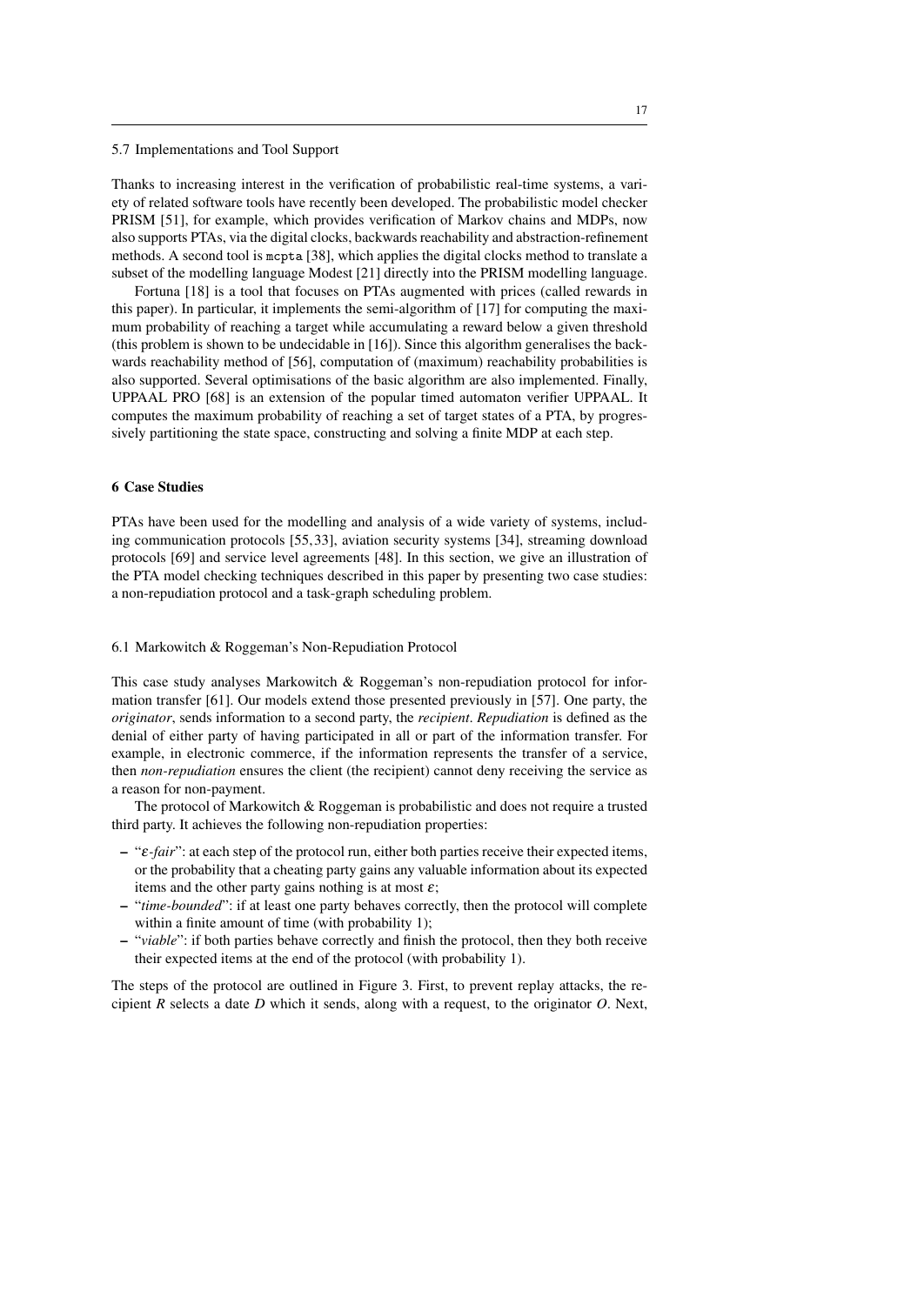

<span id="page-17-0"></span>Fig. 3 The steps of Markowitch & Roggeman's non-repudiation protocol



<span id="page-17-1"></span>Fig. 4 PTAs used to model the non-repudiation protocol

*O* randomly selects an integer *n* representing the number of steps of the protocol (which is never revealed to *R* during the execution) and computes functions  $f_i$  such that their composition satisfies the following:

$$
f_n(message) \circ (f_{n-1}(message) \circ (\cdots \circ (f_2(message) \circ f_1(message)) \cdots)) = message
$$

The composition operator  $\circ$  needs to be non-commutative to ensure that the recipient cannot start to compute the message until the final message *f*1(*message*) has been received.

To prevent the recipient from gaining an advantage, if the originator does not receive an acknowledgement within a certain time bound (denoted *AD*), the protocol is stopped and and the originator states that the recipient is trying to cheat. The time bound is chosen such that it is greater than the time it takes for a recipient to send a reply, but is not sufficient for the recipient to be able to compute the composition  $f_n$ (*message*)  $\circ$  ( $\cdots$   $\circ$   $f_i$ (*message*) $\cdots$ ) for any  $i \leq n$ , i.e., the recipient does not have time to check if it has received the complete message before sending an acknowledgement.

We consider two different versions of the protocol. In the first, both the originator and recipient act *honestly*, while in the second the recipient can act *maliciously* (i.e., stop early by not returning an acknowledgement). For each, we assume that the choice of *n* is made by the recipient according to a geometric distribution with parameter *p* and the minimum time for the recipient to send an acknowledgement is *ad*. For the malicious version, we consider two variants. The first corresponds to the one described in [\[61\]](#page-25-13), where the only malicious behaviour corresponds to stopping early. In the second, we introduce a more powerful malicious recipient, which has access to a method that takes time less than *AD* and with probability  $\frac{1}{4}$  correctly computes the composition while with probability  $\frac{3}{4}$  fails to compute the composition.

Each model is the parallel composition of two PTAs, one representing the originator and one the recipient. These synchronise on the actions *rec*, *send* and *ack*, corresponding to the recipient initiating the transaction, the originator sending messages to the recipient and the recipient sending acknowledgements back. The PTAs for the originator and (honest) recipient are shown in Figure [4.](#page-17-1) The probabilistic choice in the originator correctly models selection of *n* according to a geometric distribution with parameter  $p$ , since the probability of each message being the last one to be sent is *p*. Notice that, in the PTA for the honest recipient, an acknowledgement is sent after between *ad* and *AD* time units.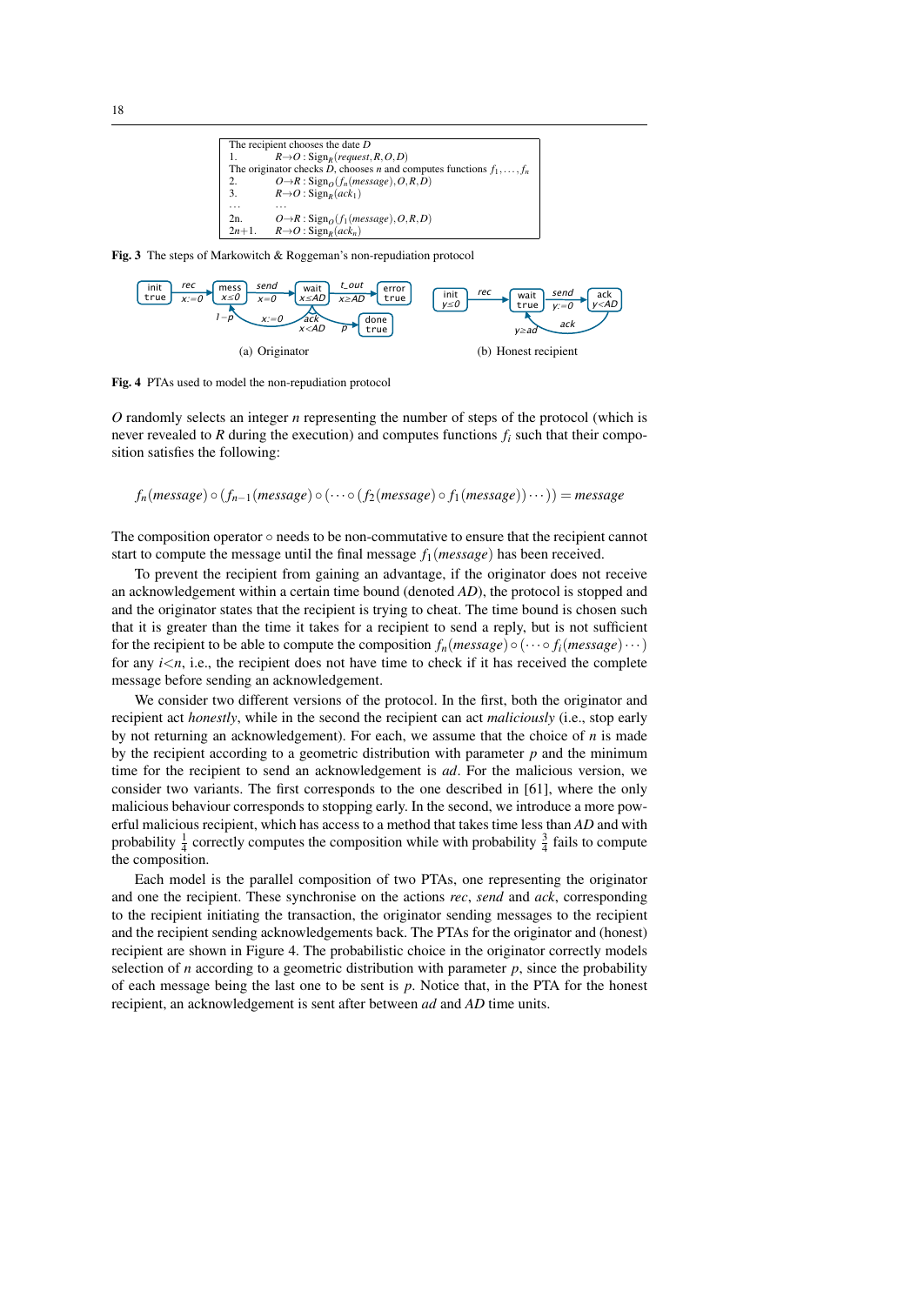

<span id="page-18-0"></span>Fig. 5 Probability that the protocol terminates successfully by time *T* (honest version)



<span id="page-18-1"></span>Fig. 6 Maximum probability that the recipient gains knowledge (malicious versions)

We analysed these PTA models in PRISM using the stochastic games technique (since the originator PTA contains strict inequalities, the digital clocks method is not applicable). For the analysis, we assume *AD*=5 and *ad*=1.

For the honest version of the protocol, the first property we consider is "*time-bounded*". More precisely, we check the formula  $P_{\geq 1}$ [F done], stating that the minimum probability of the protocol terminating correctly is 1. Next, we investigate the performance of the protocol with the quantitative properties  $P_{\min=?}[F^{\leq T}$  done] and  $P_{\max=?}[F^{\leq T}$  done], i.e., the minimum and maximum probability of termination by time *T*. Figure [5](#page-18-0) plots these values for *T* between 0 and 100, with  $p=0.01$  and  $p=0.1$ . We see that increasing the parameter  $p$  improves the performance of the protocol when the parties behave honestly. However, as we shall see below, when the recipient behaves maliciously, increasing this parameter comes at a cost since it also increases the likelihood that the recipient gains an advantage.

For the two models with a malicious recipient, we find that the minimum and maximum probability of the protocol terminating correctly ( $P_{\text{min}=?}[F \text{ done}]$  and  $P_{\text{max}=?}[F \text{ done}]$ ) are 0 and 1, respectively. The minimum probability is achieved when the (malicious) recipient returns no acknowledgements at all and the maximum when it acts honestly.

Figure [6](#page-18-1) presents results for the properties  $P_{max=?}[F \text{ unfair}]$  and  $P_{max=?}[F \leq T \text{ unfair}]$ , for both variants of the malicious recipient and several values of parameter *p*. These correspond to the maximum probability that the recipient (eventually, or within time bound *T*) gains an advantage. For the first variant (describing the scenario in [\[61\]](#page-25-13)), Figure [6\(](#page-18-1)a) shows that the protocol is indeed  $\varepsilon$ -fair with  $\varepsilon$  equal to p. Essentially, all this recipient can do to gain knowledge is to correctly guess which message is the last (which, when a message arrives, is true with probability  $p$ ). As shown in Figure  $6(b)$ , the probability of gaining an advantage over time remains constant after the arrival of the first message: since each message has an equal chance of being the last, there is nothing to be gained by waiting for a later one. The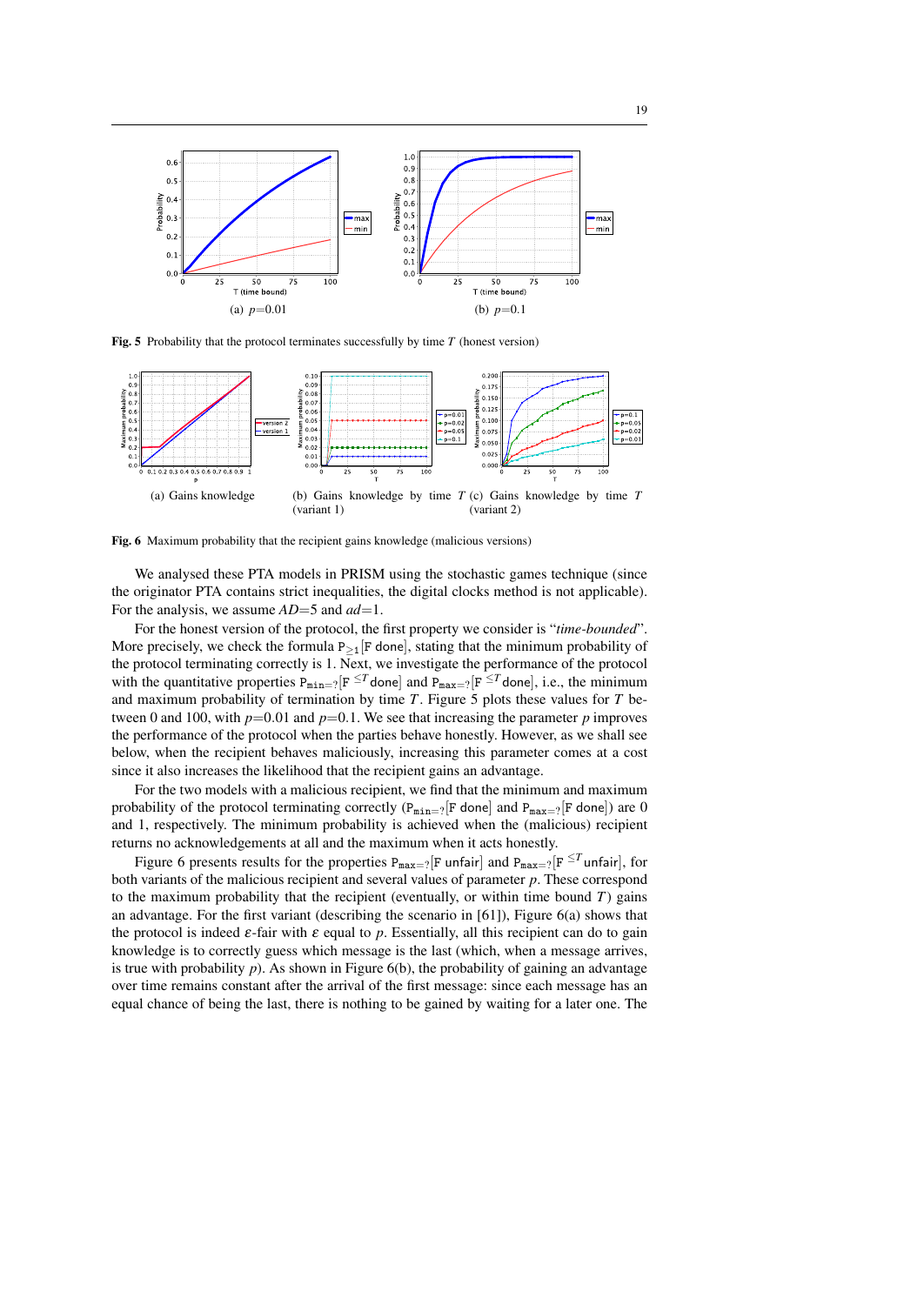

<span id="page-19-0"></span>**Fig. 7** Scheduling problem for computing the term  $D \times (C \times (A+B)) + ((A+B) + (C \times D))$ 

figures also show that the malicious recipient in the second variant of the model (which has a chance of correctly decoding the message before the deadline *AD*) has a greater chance of gaining knowledge, thanks to its additional power.

#### 6.2 Task-Graph Scheduling

One common use of (non-probabilistic) timed automata is the formalisation and solution of scheduler optimisation problems. In this case study, we consider an extension of the *taskgraph scheduling* problem described in [\[27\]](#page-23-22). We show how PTAs can be used to introduce uncertainty with regards to time delays and to consider the possibility of failures. We demonstrate how the digital clocks method can determine optimal schedulers for these problems, in terms of the (expected) time and energy consumption required to complete all tasks.

The Basic Model. First, we introduce the basic problem formalisation and model pre-sented in [\[27\]](#page-23-22). This considers the example of evaluating the expression  $D \times (C \times (A+B))$  +  $((A+B)+(C\times D))$ , where its subterms are evaluated on two processors,  $P_1$  and  $P_2$ . Processor  $P_1$  is faster than  $P_2$ , but also consumes more energy. Figure [7\(](#page-19-0)a) shows the specifications of the processors, in terms of their processing times and energy usage for addition and multiplication operations. Figure [7\(](#page-19-0)b) presents the *task graph* for this example, illustrating the set of tasks (corresponding to subterms of the expression) and the dependencies that exist between tasks (in terms of their required order of evaluation).

In [\[27\]](#page-23-22), a (non-probabilistic) timed automaton model is built, consisting of the parallel composition of one automaton for each processor and one automaton for the scheduler which decides when tasks get performed and on which processors. The scheduler automaton includes integer-valued variables to indicate whether a task still has to be processed, is currently being processed or has been completed. To ensure that the restrictions of the task graph are met, there are conditions placed on enabling conditions such that a task cannot be scheduled until all of its dependencies have been computed.

The timed automaton for processor *P*<sup>1</sup> is given in Figure [8\(](#page-20-0)a). The actions *p1 add* and *p1 mult* correspond to an addition and multiplication task being started on *P*1, and *p1 done* indicates the completion of a task. The clock  $x$  is used to record the time that a task has been running and is initialised when a task is started. The automaton for  $P_2$  is similar except that the action names change and the delays are modified to reflect the values in Figure [7\(](#page-19-0)a).

The time and energy consumed to complete all tasks are modelled as rewards (called prices in [\[27\]](#page-23-22)). We introduce reward structures time and energy, respectively, to represent each of these quantities. For the case of time, only the scheduler automaton has a non-zero reward structure, where the location reward is 1 in each location and all action rewards are zero. For the case of energy consumption, the scheduler automaton has a zero reward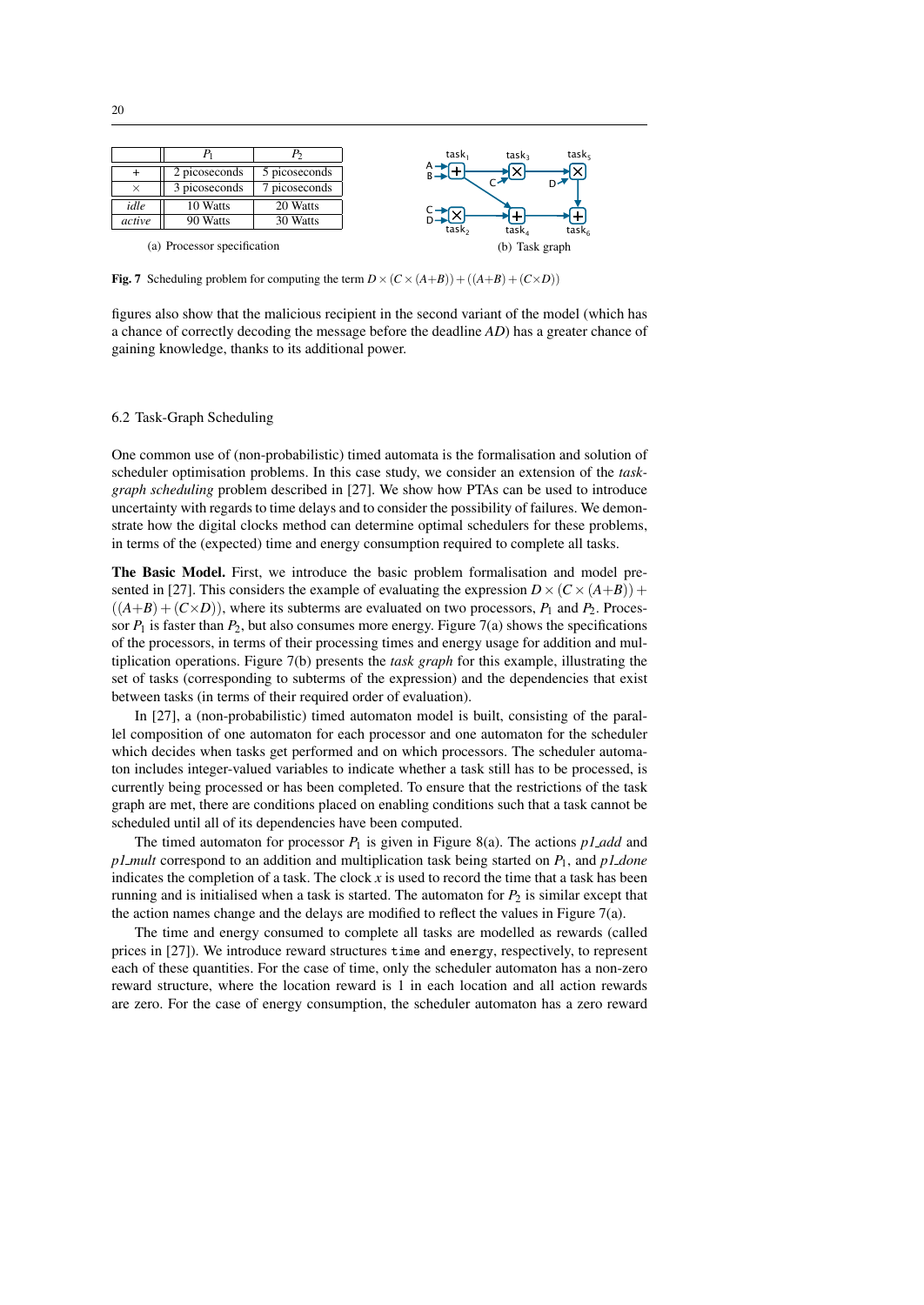

(c) Processor  $P_1$  with random delays

<span id="page-20-0"></span>Fig. 8 PTAs for the task-graph scheduling case study

structure, while each processor has a location reward equal to the current rate of energy usage (as shown in Figure  $7(a)$ ) and has zero action rewards.

We built a PTA model for this case study using PRISM and, by applying the digital clocks method, calculated both the minimum (expected) time and energy consumption for completion of all tasks. For this, we used the two quantitative reward properties  $R_{\text{min}=2}^{\text{time}}$  [F complete] and  $R_{\text{min}=2}^{\text{energy}}$  [F complete]. We also used PRISM to generate the corresponding schedulers that achieve these optimal values. The results agree with those reported in [\[27\]](#page-23-22). A scheduler that minimises the elapsed time requires 12 picoseconds to complete all tasks and schedules the tasks as follows:

| time |                 | - | ◡ | . .   |  | ∼ | -                      | $\sim$<br>ັ | $\sim$ | $\overline{10}$<br>10 | - 4<br>. . | $\sim$<br>-- | $\sim$<br>- 10 | ∸<br>. . | $\overline{\phantom{0}}$<br>. . | 10 | . – | 1 O<br>10 | 10<br>. . | 20 |
|------|-----------------|---|---|-------|--|---|------------------------|-------------|--------|-----------------------|------------|--------------|----------------|----------|---------------------------------|----|-----|-----------|-----------|----|
| n    | task3<br>task l |   |   | task: |  |   | toelz/l<br>$\mu$ asiya |             | task6  |                       |            |              |                |          |                                 |    |     |           |           |    |
| n    | task2           |   |   |       |  |   |                        |             |        |                       |            |              |                |          |                                 |    |     |           |           |    |

On the other hand, a scheduler optimising the energy consumption requires 1.3200 nanojoules (and 19 picoseconds) and makes the following scheduling decisions:

| time              | л.              | - |  |  |  | ∼     | - | ∼ | $\sim$<br>1 U | . .   | $\sim$<br>-- | $\sim$<br>1J | ⊣<br><b>IT</b> | -<br> | 10    | $\overline{a}$<br>$\mathbf{r}$ | $\overline{1}$ $\overline{O}$<br>10 | 1 <sub>Q</sub><br>. . | 20 |
|-------------------|-----------------|---|--|--|--|-------|---|---|---------------|-------|--------------|--------------|----------------|-------|-------|--------------------------------|-------------------------------------|-----------------------|----|
| D.                | task l<br>task: |   |  |  |  | task4 |   |   |               |       |              |              |                |       |       |                                |                                     |                       |    |
| $\mathbf{D}$<br>- | task2           |   |  |  |  |       |   |   |               | task5 |              |              |                |       | task6 |                                |                                     |                       |    |

Due to the additional energy consumption of processor  $P_1$ , the first scheduler above, which optimises the time for task completion, requires 1.3900 nanojoules.

Random Task Execution Times. Now, we extend the formalisation of the task-graph problem, making the time required for each processor to perform a task probabilistic (in a more general setting, we can easily envisage situations where the exact time required to complete a task is unknown, but can be represented by some probability distribution). More precisely, we consider the following simple scenario. If, in the original problem the time for a processor to perform a task was  $k \in \mathbb{N}$ , we suppose now that the time taken is uniformly distributed between the delays *k*−1, *k* and *k*+1, e.g. the time for *P*<sup>1</sup> to perform a multiplication operation is either 1, 2 or 3 and the probability of each execution time is  $\frac{1}{3}$ .

The PTA for processor  $P_1$  with random delays is presented in Figure [8\(](#page-20-0)c) where, to ease notation, we have omitted action labels if they do not synchronise. Additional locations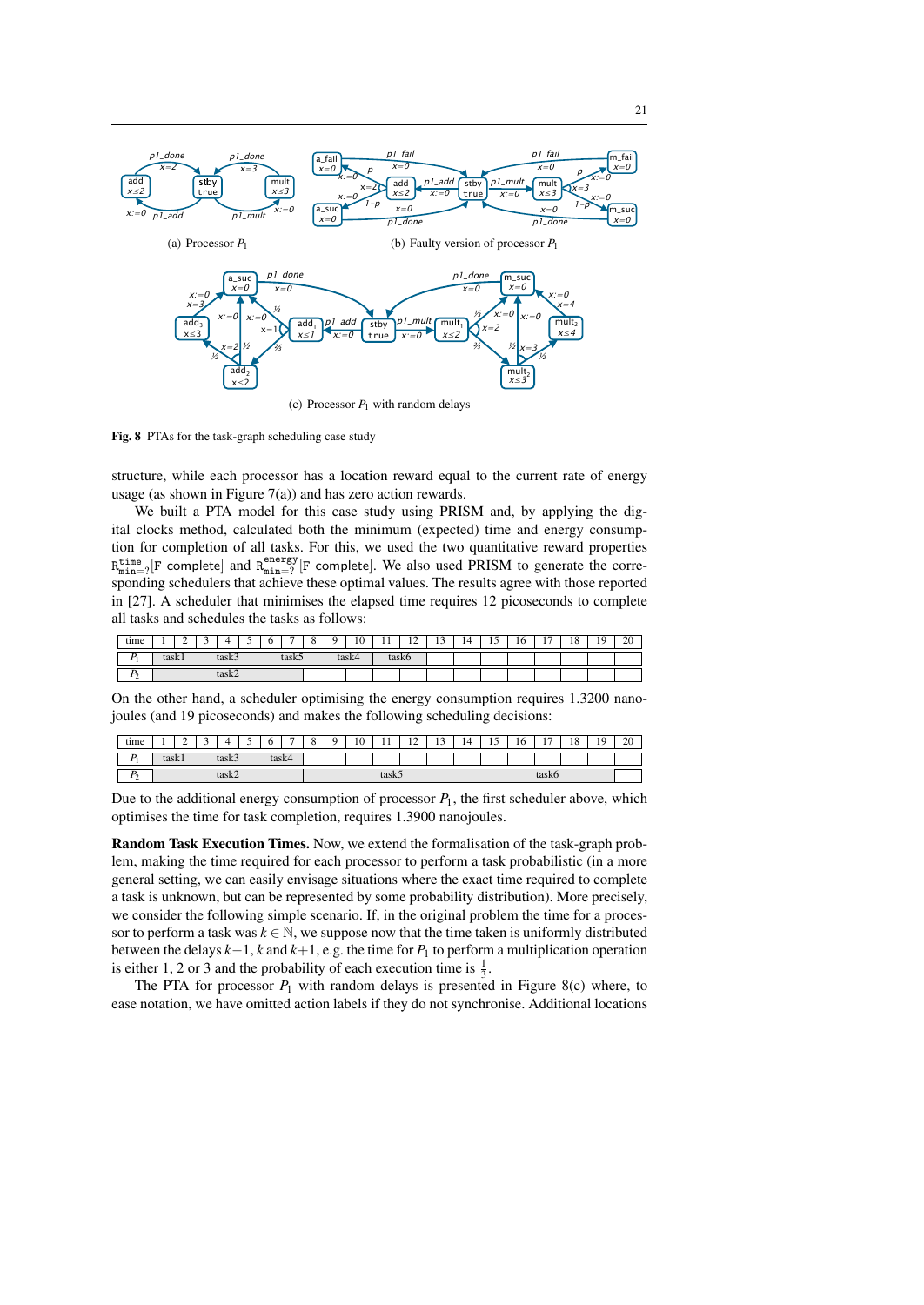are added to encode the random delays. For example, in the case of multiplication, with probability  $\frac{1}{3}$  the task completes after 2 time units; with probability  $\frac{2}{3}$ , the PTA moves to a location where, with probability  $\frac{1}{2}$  the task completes after 1 additional time unit (i.e., of a total of 3 time units) or moves to a location where the task completes after 2 more time units (i.e., 4 time units in total). When the task completes, the PTA moves to a location where no time can pass (clock *x* is reset upon entering and the invariant of the location is  $x \le 0$ ) and immediately notifies the scheduler the task is computed through action *p1 done*. To prevent the scheduler from seeing into the future when making decisions, the probabilistic choice for task completion is made on completion rather than on initialisation.

Analysing this model, we find that the optimal expected time and energy consumption to complete all tasks equals 12.226 picoseconds and 1.3201 nanojoules, respectively. This improves on the results obtained using the optimal schedulers for the original model, where the expected time and energy consumption equal 13.1852 picoseconds and 1.3211 nanojoules. Examining the optimal schedulers, we find that they change their decision based upon the delays of previously completed tasks. For example, for elapsed time, the optimal scheduler starts as for the non-probabilistic case, first scheduling task1 followed by task3 on  $P_1$  and task2 on *P*2. However, it is now possible for task2 to complete before task3 (if the execution times for task1, task2 and task3 are 3, 6 and 4 respectively), in which case the optimal scheduler now makes a different decision from the non-probabilistic case. Under one possible set of execution times for the remaining tasks, the optimal scheduling is as follows:

| tıme | л.             | <b>_</b> |  |  |  |  | - | ∼ |                    | 10 | - 4<br>. . | $\sim$<br>$\overline{ }$ | $\sim$<br> | ∸<br>. . | $\overline{\phantom{0}}$<br>. . | 10 | $\overline{\phantom{0}}$<br>$\mathbf{r}$ | ıΩ<br>10 | 1 <sub>Q</sub><br>. . | $\Omega$<br>ZU |
|------|----------------|----------|--|--|--|--|---|---|--------------------|----|------------|--------------------------|------------|----------|---------------------------------|----|------------------------------------------|----------|-----------------------|----------------|
| Ð    | task:<br>laðn. |          |  |  |  |  |   |   |                    |    | iasnu      |                          |            |          |                                 |    |                                          |          |                       |                |
| ∸    | task2          |          |  |  |  |  |   |   | $\mu$ <sub>0</sub> |    |            |                          |            |          |                                 |    |                                          |          |                       |                |

Adding a Faulty Processor. As a second extension of the scheduling problem, we add a third processor  $P_3$  which consumes the same energy as  $P_2$  but is faster (addition takes 3 picoseconds and multiplication 5 picoseconds). However, this comes at a cost: there is a chance (probability *p*) that the processor fails and the computation must be rescheduled and performed again.

In Figure [8\(](#page-20-0)b), we show the PTA for the faulty version of processor  $P_1$ . In this PTA, when a task completes, there is a probabilistic choice between moving to a location corresponding to successful completion and one to failure. In both cases, we move to a location where no time can pass and immediate notify the scheduler of either the success or failure of the computation. The automaton for the scheduler also changes for this model since it must react to the failure signals from the processors. In addition, the reward structure energy is extended to include the energy consumed by the additional processor.

The graphs in Figure [9](#page-22-2) plot the optimal expected time and energy consumption for this extended model as the failure probability *p* varies. The dashed lines show the optimal results for the original model, i.e., when not using the processor *P*3. As can be seen, once the probability of failure becomes sufficiently large, there is no gain in using the processor *P*<sup>3</sup> but, while when the probability of failure is small, it uses offers considerable gains in performance. To illustrate this fact, below we give a scheduler that optimises (minimises) the expected energy consumption when  $p=0.5$ . Dark boxes for tasks are used to denote processor *P*<sup>3</sup> failing to complete a task correctly, meaning that the task needs to be rescheduled.

| time                 | ∸     |  |       |  | υ | - | O | $\Omega$ | 10 | $\pm$ | $1^{\circ}$<br>$\overline{1}$ | 12<br>IJ | 14 | ⊥     | 16 | $\overline{\phantom{0}}$<br>. . | 18 | 19 | 20 |
|----------------------|-------|--|-------|--|---|---|---|----------|----|-------|-------------------------------|----------|----|-------|----|---------------------------------|----|----|----|
|                      | toolz |  |       |  |   |   |   |          |    |       |                               |          |    | task6 |    |                                 |    |    |    |
|                      |       |  | task2 |  |   |   |   |          |    | task5 |                               |          |    |       |    |                                 |    |    |    |
| P.<br>$\overline{1}$ | task  |  |       |  |   |   |   | task4    |    |       |                               |          |    |       |    |                                 |    |    |    |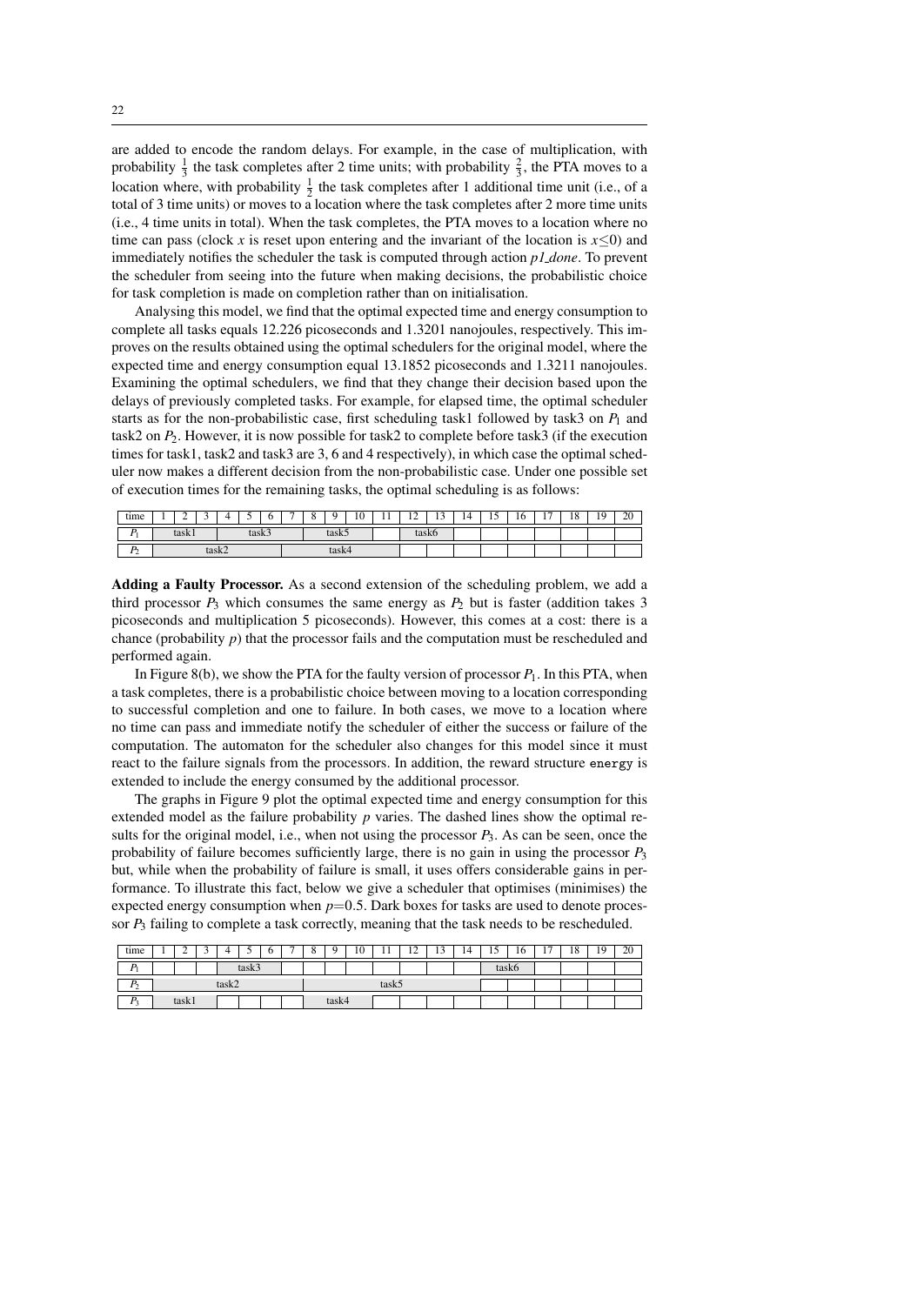

<span id="page-22-2"></span>Fig. 9 Optimal expected time and energy consumption as the failure probability of processor  $P_3$  varies

| time           |                | ◠     | 3 | 4     |       | 6 | ⇁ | 8     | 9 | 10 | 11    | 12 | 13 | 14    | 15 | 16    | 17 | 18 | 19 | 20 |
|----------------|----------------|-------|---|-------|-------|---|---|-------|---|----|-------|----|----|-------|----|-------|----|----|----|----|
| $P_1$          | task1<br>task3 |       |   |       |       |   |   | task5 |   |    |       |    |    | task6 |    |       |    |    |    |    |
| P <sub>2</sub> | task2          |       |   |       |       |   |   | task4 |   |    |       |    |    |       |    |       |    |    |    |    |
| $P_3$          |                | task1 |   |       |       |   |   |       |   |    |       |    |    |       |    |       |    |    |    |    |
|                |                |       |   |       |       |   |   |       |   |    |       |    |    |       |    |       |    |    |    |    |
| time           |                | ◠     | 3 | 4     | 5     | 6 |   | 8     | Q | 10 | 11    | 12 | 13 | 14    | 15 | 16    | 17 | 18 | 19 | 20 |
| $P_1$          |                |       |   |       | task3 |   |   | task4 |   |    |       |    |    |       |    | task6 |    |    |    |    |
| P <sub>2</sub> |                |       |   | task2 |       |   |   |       |   |    | task5 |    |    |       |    |       |    |    |    |    |
| $P_3$          | task1          |       |   |       |       |   |   | task4 |   |    |       |    |    |       |    |       |    |    |    |    |

Notice that the scheduler uses the processor  $P_3$  for task1 and, if this task is completed successfully, it later uses *P*<sup>3</sup> for task4. However, if task1 fails to complete, *P*<sup>3</sup> is not used again.

# 7 Conclusions

In this paper, we have presented an introduction to the model of probabilistic timed automata and summarised the various techniques developed to perform probabilistic model checking. Verification of probabilistic real-time systems is an active field of research and further progress is required in several important directions. Examples include the development of verification techniques for *probabilistic timed games* [\[43,](#page-24-14) [6\]](#page-23-23) and for *probabilistic hybrid automata* [\[64,](#page-25-8) [36,](#page-24-24) [9\]](#page-23-24). The former have proved, in the non-probabilistic setting, to being applicable to a variety of useful synthesis problems [\[12\]](#page-23-25). The latter provide essential modelling capabilities for domains such as embedded systems and cyber-physical systems; they represent a useful, but more tractable, subclass of the model of stochastic hybrid automata. Other important issues to investigate in the context of PTAs include robustness [\[7\]](#page-23-17) and continuously-distributed time delays [\[53,](#page-24-10) [1,](#page-22-1) [60\]](#page-25-15).

Acknowledgments. David Parker is part supported by ERC Advanced Grant VERIWARE. Jeremy Sproston is part supported by the project AMALFI (Advanced Methodologies for the AnaLysis and management of the Future Internet, Universita di Torino/Compagnia di ` San Paolo). We thank the anonymous referees for various useful comments.

# **References**

- <span id="page-22-1"></span>1. Alur, R., Courcoubetis, C., Dill, D.: Model-checking for probabilistic real-time systems. In: Proc. 19th International Colloquium on Automata, Languages and Programming (ICALP'91), *LNCS*, vol. 510, pp. 115–136. Springer (1991)
- <span id="page-22-0"></span>2. Alur, R., Courcoubetis, C., Dill, D.: Model checking in dense real time. Information and Computation 104(1), 2–34 (1993)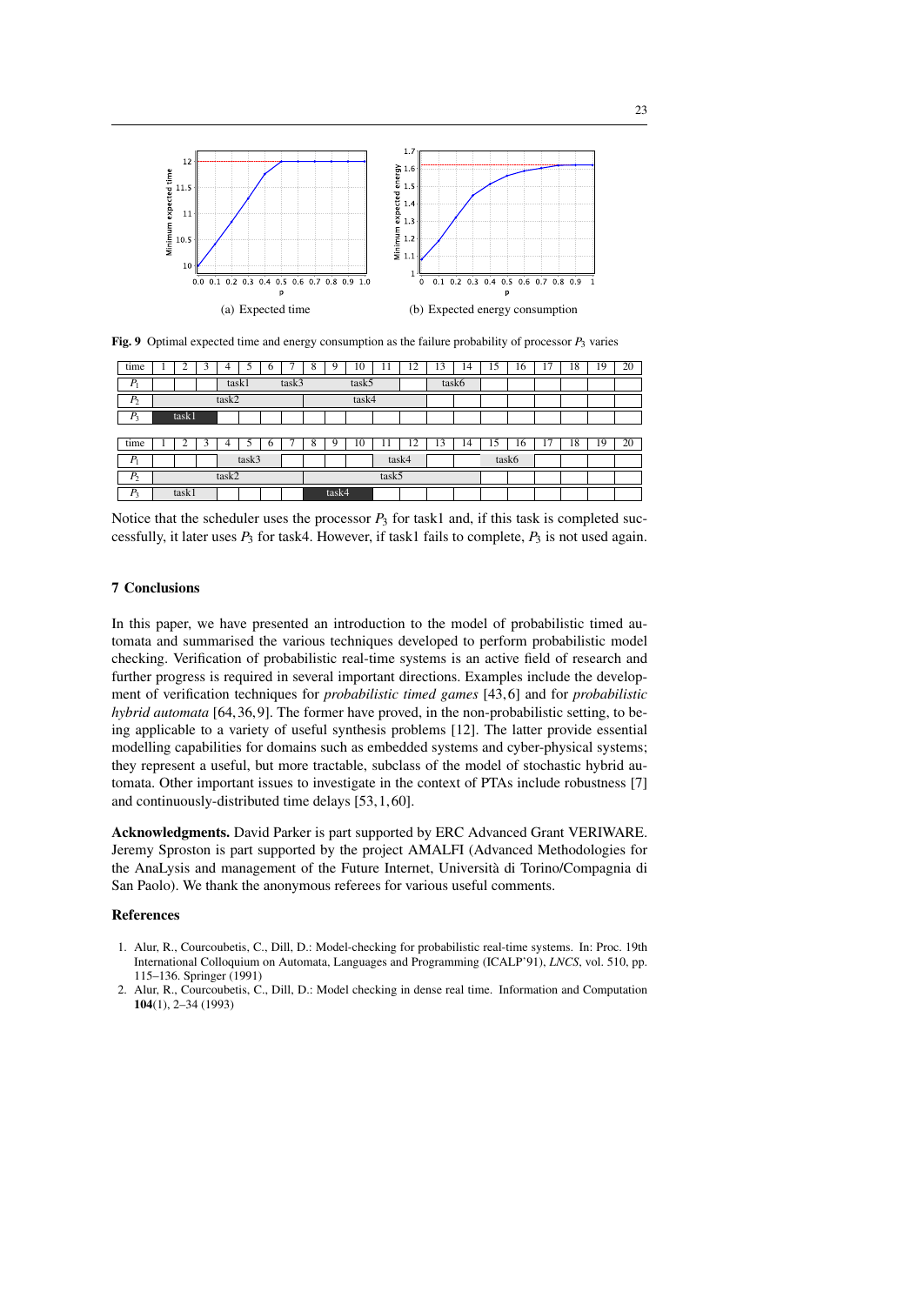- <span id="page-23-10"></span>3. Alur, R., Courcoubetis, C., Halbwachs, N., Dill, D., Wong-Toi, H.: Minimization of timed transition systems. In: R. Cleaveland (ed.) Proc. 3rd Int. Conf. Concurrency Theory (CONCUR'92), *LNCS*, vol. 630, pp. 340–354. Springer (1992)
- <span id="page-23-2"></span>4. Alur, R., Dill, D.: A theory of timed automata. Theoretical Computer Science 126, 183-235 (1994)
- <span id="page-23-4"></span>5. Alur, R., La Torre, S., Pappas, G.: Optimal paths in weighted timed automata. Theoretical Computer Science 318(3), 297–322 (2004)
- <span id="page-23-23"></span>6. Alur, R., Trivedi, A.: Relating average and discounted costs for quantitative analysis of timed systems. In: Proc. 11th Int. Conf. Embedded Software (EMSOFT'11), pp. 165–174. ACM (2011)
- <span id="page-23-17"></span>7. Andre, E., Fribourg, L., Sproston, J.: An extension of the inverse method to probabilistic timed automata. ´ Formal Methods in System Design (2012). To appear
- <span id="page-23-13"></span>8. Asarin, E., Maler, O., Pnueli, A.: On discretization of delays in timed automata and digital circuits. In: D. Sangiorgi, R. de Simone (eds.) Proc. 9th Int. Conf. Concurrency Theory (CONCUR'98), *LNCS*, vol. 1466, pp. 470–484. Springer (1998)
- <span id="page-23-24"></span>9. Assouramou, J., Desharnais, J.: Analysis of non-linear probabilistic hybrid systems. In: M. Massink, G. Norman (eds.) Proc. 9th Workshop Quantitative Aspects of Programming Languages (QAPL'11), pp. 104–119 (2011)
- <span id="page-23-9"></span>10. Baier, C., Kwiatkowska, M.: Model checking for a probabilistic branching time logic with fairness. Distributed Computing 11(3), 125–155 (1998)
- <span id="page-23-1"></span>11. Beauquier, D.: On probabilistic timed automata. Theoretical Computer Science 292(1), 65–84 (2003)
- <span id="page-23-25"></span>12. Behrmann, G., Cougnard, A., David, A., Fleury, E., Larsen, K., Lime, D.: UPPAAL-Tiga: Time for playing games! In: Proc. 19th International Conference on Computer Aided Verification (CAV'07), *LNCS*, vol. 4590, pp. 121–125. Springer (2007)
- <span id="page-23-0"></span>13. Behrmann, G., David, A., Larsen, K.G., Håkansson, J., Pettersson, P., Yi, W., Hendriks, M.: Uppaal 4.0. In: Proc. 3rd Int. Conf. Quantitative Evaluation of Systems (QEST'06), pp. 125–126. IEEE (2006)
- <span id="page-23-3"></span>14. Behrmann, G., Fehnker, A., Hune, T., Larsen, K., Pettersson, P., Romijn, J., Vaandrager, F.: Minimumcost reachability for linearly priced timed automata. In: M.D. Benedetto, A. Sangiovanni-Vincentelli (eds.) Proc. 4th Int. Workshop Hybrid Systems: Computation and Control (HSCC'01), *LNCS*, vol. 2034, pp. 147–162. Springer (2001)
- <span id="page-23-15"></span>15. Berard, B., Petit, A., Diekert, V., Gastin, P.: Characterization of the expressive power of silent transitions ´ in timed automata. Fundamenta Informaticae 36(2-3), 145–182 (1998)
- <span id="page-23-21"></span>16. Berendsen, J., Chen, T., Jansen, D.: Undecidability of cost-bounded reachability in priced probabilistic timed automata. In: J. Chen, S.B. Cooper (eds.) Proc. 6th Conf. Theory and Applications of Models of Computation (TAMC'09), *LNCS*, vol. 5532, pp. 128–137. Springer (2009)
- <span id="page-23-20"></span>17. Berendsen, J., Jansen, D., Katoen, J.P.: Probably on time and within budget: On reachability in priced probabilistic timed automata. In: Proc. 3rd Int. Conf. Quantitative Evaluation of SysTems (QEST'06), pp. 311–322. IEEE (2006)
- <span id="page-23-18"></span>18. Berendsen, J., Jansen, D., Vaandrager, F.: Fortuna: Model checking priced probabilistic timed automata. In: Proc. 7th Int. Conf. Quantitative Evaluation of SysTems (QEST'10), pp. 273–281. IEEE (2010)
- <span id="page-23-14"></span>19. Beyer, D.: Improvements in BDD-based reachability analysis of timed automata. In: J. Oliveira, P. Zave (eds.) Int. Symp. Formal Methods Europe, FME 2001: Formal Methods for Increasing Software Productivity, *LNCS*, vol. 2021, pp. 318–343. Springer (2001)
- <span id="page-23-7"></span>20. Bianco, A., de Alfaro, L.: Model checking of probabilistic and nondeterministic systems. In: P. Thiagarajan (ed.) Proc. 15th Conf. Foundations of Software Technology and Theoretical Computer Science (FSTTCS'95), *LNCS*, vol. 1026, pp. 499–513. Springer (1995)
- <span id="page-23-19"></span>21. Bohnenkamp, H., D'Argenio, P., Hermanns, H., Katoen, J.P.: Modest: A compositional modeling formalism for hard and softly timed systems. IEEE Trans. Software Engineering 32(10), 812–830 (2006)
- <span id="page-23-16"></span>22. Bouyer, P.: Untameable timed automata! In: H. Alt, M. Habib (eds.) Proc. 20th Int. Symp. Theoretical Aspects of Computer Science (STACS'03), *LNCS*, vol. 2607, pp. 620–631. Springer (2003)
- <span id="page-23-8"></span>23. Bouyer, P.: From qualitative to quantitative analysis of timed systems. Mémoire d'habilitation, Université Paris 7, Paris, France (2009)
- <span id="page-23-12"></span>24. Bouyer, P., Brinksma, E., Larsen, K.: Optimal infinite scheduling for multi-priced timed automata. Formal Methods in System Design 32(1), 3–23 (2008)
- <span id="page-23-6"></span>25. Bouyer, P., Chevalier, F.: On conciseness of extensions of timed automata. Journal of Automata, Languages and Combinatorics  $10(4)$ , 393–405 (2005)
- <span id="page-23-5"></span>26. Bouyer, P., Dufourd, C., Fleury, E., Petit, A.: Updatable timed automata. Theoretical Computer Science 321(2–3), 291–345 (2004)
- <span id="page-23-22"></span>27. Bouyer, P., Fahrenberg, U., Larsen, K., Markey, N.: Quantitative analysis of real-time systems using priced timed automata. Communications of the ACM 54(9), 78–87 (2011)
- <span id="page-23-11"></span>28. Chen, T., Han, T., Katoen, J.P.: Time-abstracting bisimulation for probabilistic timed automata. In: Proc. 2nd IEEE Int. Symp. Theoretical Aspects of Software Engineering (TASE'08), pp. 177–184. IEEE (2008)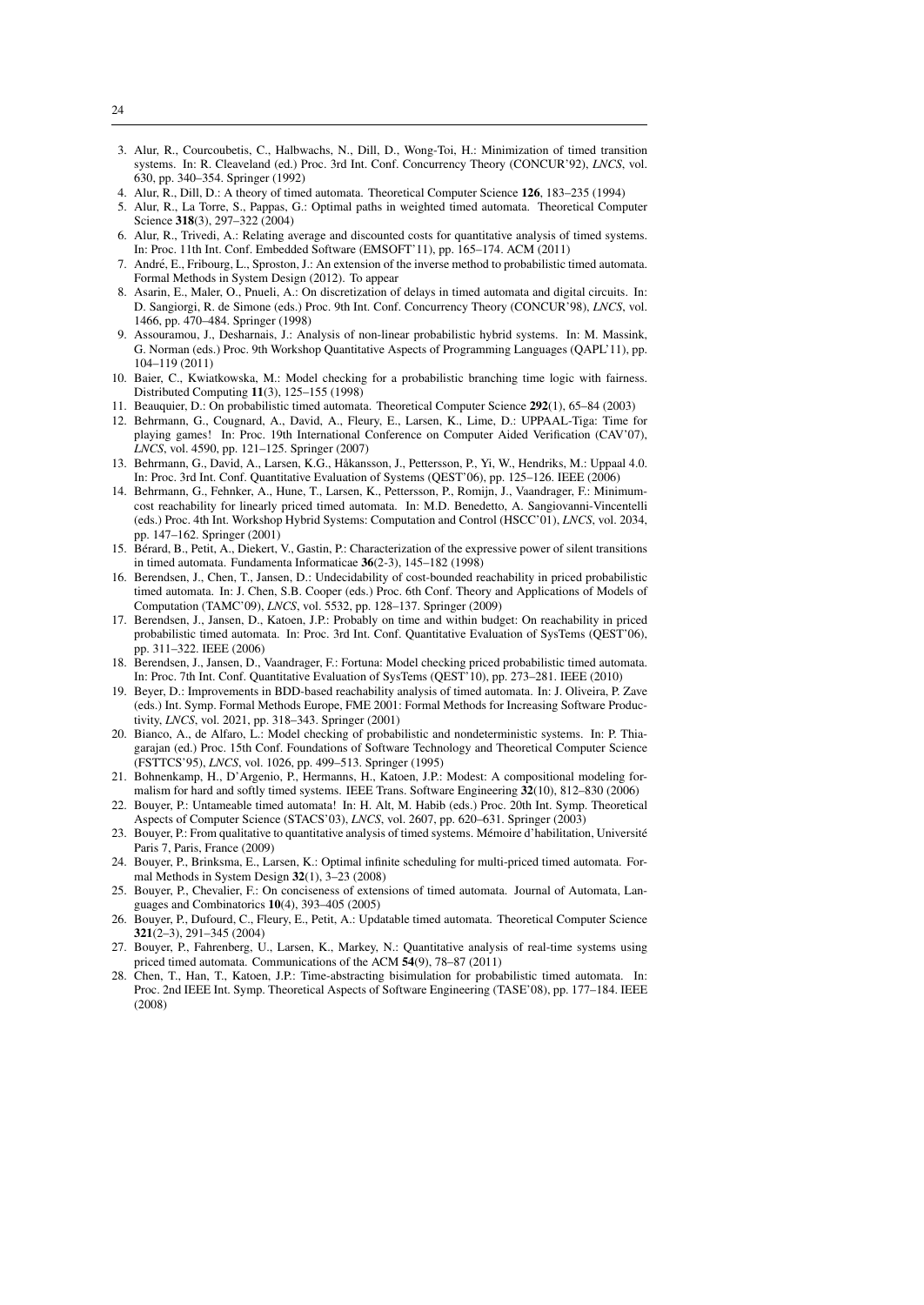- <span id="page-24-12"></span>29. Clarke, E., Emerson, A.: Design and synthesis of synchronization skeletons using branching time temporal logic. In: D. Kozen (ed.) Proc. Workshop Logic of Programs, *LNCS*, vol. 131. Springer (1981)
- <span id="page-24-7"></span>30. Daws, C., Yovine, S.: Two examples of verification of multirate timed automata with KRONOS. In: Proc. IEEE Real-Time Systems Symposium (RTSS'95), pp. 66–75. IEEE (1995)
- <span id="page-24-9"></span>31. Eisentraut, C., Hermanns, H., Zhang, L.: On probabilistic automata in continuous time. In: Proc. 25th Annual IEEE Symposium on Logic in Computer Science (LICS'10), pp. 342–351. IEEE Computer Society (2010)
- <span id="page-24-13"></span>32. Forejt, V., Kwiatkowska, M., Norman, G., Parker, D.: Automated verification techniques for probabilistic systems. In: M. Bernardo, V. Issarny (eds.) Formal Methods for Eternal Networked Software Systems (SFM'11), *LNCS*, vol. 6659, pp. 53–113. Springer (2011)
- <span id="page-24-21"></span>33. Fruth, M.: Probabilistic model checking of contention resolution in the IEEE 802.15.4 low-rate wireless personal area network protocol. In: Proc. 2nd Int. Symp. Leveraging Applications of Formal Methods, Verification and Validation (ISOLA'06) (2006)
- <span id="page-24-22"></span>34. Glässer, U., Rastkar, S., Vajihollahi, M.: Modeling and validation of aviation security. In: Intelligence and Security Informatics, vol. 135, pp. 337–355. Springer (2008)
- <span id="page-24-2"></span>35. Gregersen, H., Jensen, H.E.: Formal design of reliable real time systems. Master's thesis, Department of Mathematics and Computer Science, Aalborg University (1995)
- <span id="page-24-24"></span>36. Hahn, E.M., Norman, G., Parker, D., Wachter, B., Zhang, L.: Game-based abstraction and controller synthesis for probabilistic hybrid systems. In: Proc. 8th Int. Conf. Quantitative Evaluation of SysTems (QEST'11), pp. 69–78. IEEE (2011)
- <span id="page-24-11"></span>37. Hansson, H., Jonsson, B.: A logic for reasoning about time and reliability. Formal Aspects of Computing 6(5), 512–535 (1994)
- <span id="page-24-20"></span>38. Hartmanns, A., Hermanns, H.: A modest approach to checking probabilistic timed automata. In: Proc. 6th Int. Conf. Quantitative Evaluation of SysTems (QEST'09), pp. 187–196. IEEE (2009)
- <span id="page-24-17"></span>39. Henzinger, T., Manna, Z., Pnueli, A.: What good are digital clocks? In: W. Kuich (ed.) Proc. 19th Int. Colloq. Automata, Languages and Programming (ICALP'92), *LNCS*, vol. 623, pp. 545–558. Springer (1992)
- <span id="page-24-5"></span>40. Henzinger, T., Nicollin, X., Sifakis, J., Yovine, S.: Symbolic model checking for real-time systems. Information and Computation 111(2), 193–244 (1994)
- <span id="page-24-8"></span>41. Hermanns, H.: Interactive Markov Chains and the Quest for Quantified Quality, *LNCS*, vol. 2428. Springer Verlag (2002)
- <span id="page-24-6"></span>42. Jensen, H.: Model checking probabilistic real time systems. In: B. Bjerner, M. Larsson, B. Nordström (eds.) Proc. 7th Nordic Workshop Programming Theory, Report 86, pp. 247–261. Chalmers University of Technology (1996)
- <span id="page-24-14"></span>43. Jurdzinski, M., Kwiatkowska, M., Norman, G., Trivedi, A.: Concavely-priced probabilistic timed au- ´ tomata. In: M. Bravetti, G. Zavattaro (eds.) Proc. 20th Int. Conf. Concurrency Theory (CONCUR'09), *LNCS*, vol. 5710, pp. 415–430. Springer (2009)
- <span id="page-24-16"></span>44. Jurdzinski, M., Sproston, J., Laroussinie, F.: Model checking probabilistic timed automata with one or two clocks. Logical Methods in Computer Science 4(3) (2008)
- <span id="page-24-1"></span>45. Katoen, J.P., Hahn, E.M., Hermanns, H., Jansen, D., Zapreev, I.: The ins and outs of the probabilistic model checker MRMC. In: Proc. 6th Int. Conf. Quantitative Evaluation of Systems (QEST'09), pp. 167–176. IEEE (2009)
- <span id="page-24-19"></span>46. Kattenbelt, M., Kwiatkowska, M., Norman, G., Parker, D.: A game-based abstraction-refinement framework for Markov decision processes. Formal Methods in System Design 36(3), 246–280 (2010)
- <span id="page-24-4"></span>47. Kemeny, J., Snell, J., Knapp, A.: Denumerable Markov Chains, 2nd edn. Springer-Verlag (1976)
- <span id="page-24-23"></span>48. Krause, C., Giese, H.: Model checking probabilistic real-time properties for service-oriented systems with service level agreements. In: Proc. 13th Int. Workshop Verification of Infinite-State Systems (IN-FINITY'11), *EPTCS*, vol. 73, pp. 64–78. Elsevier (2011)
- <span id="page-24-18"></span>49. Kwiatkowska, M., Norman, G., Parker, D.: Game-based abstraction for Markov decision processes. In: Proc. 3rd Int. Conf. Quantitative Evaluation of Systems (QEST'06), pp. 157–166. IEEE (2006)
- <span id="page-24-15"></span>50. Kwiatkowska, M., Norman, G., Parker, D.: Stochastic games for verification of probabilistic timed automata. In: J. Ouaknine, F. Vaandrager (eds.) Proc. 7th Int. Conf. Formal Modelling and Analysis of Timed Systems (FORMATS'09), *LNCS*, vol. 5813, pp. 212–227. Springer (2009)
- <span id="page-24-0"></span>51. Kwiatkowska, M., Norman, G., Parker, D.: PRISM 4.0: Verification of probabilistic real-time systems. In: G. Gopalakrishnan, S. Qadeer (eds.) Proc. 23rd Int. Conf. Computer Aided Verification (CAV'11), *LNCS*, vol. 6806, pp. 585–591. Springer (2011)
- <span id="page-24-3"></span>52. Kwiatkowska, M., Norman, G., Parker, D., Sproston, J.: Performance analysis of probabilistic timed automata using digital clocks. Formal Methods in System Design 29, 33–78 (2006)
- <span id="page-24-10"></span>53. Kwiatkowska, M., Norman, G., Segala, R., Sproston, J.: Verifying quantitative properties of continuous probabilistic timed automata. In: C. Palamidessi (ed.) In Proc. 11th International Conference on Concurrency Theory (CONCUR'00), *LNCS*, vol. 1877, pp. 123–137. Springer (2000)